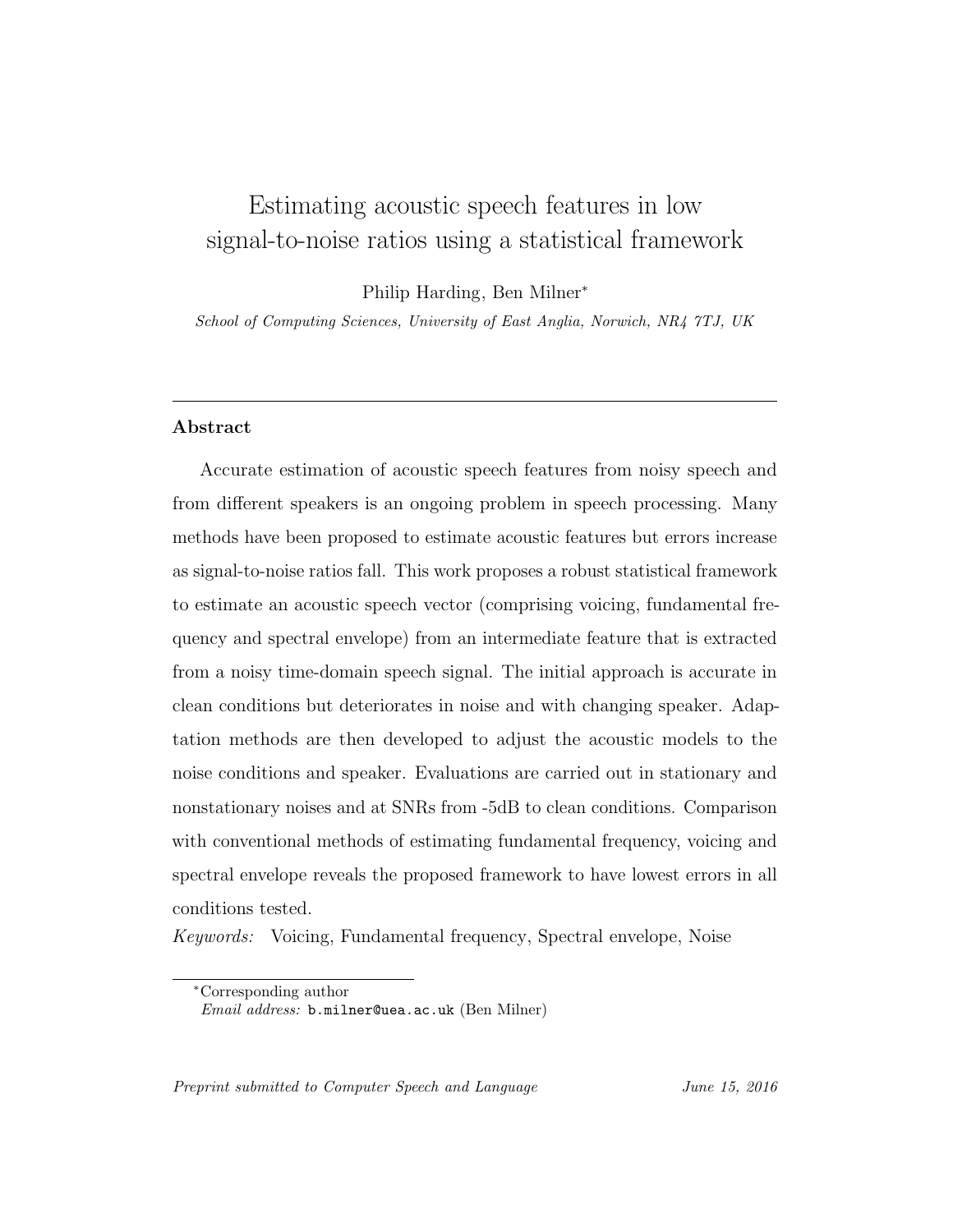#### 1. INTRODUCTION

Acoustic speech features take many forms and include parameters such as voicing, fundamental frequency, spectral envelope, formant frequencies and voice activity. Excitation features, such as voicing and fundamental frequency, are used in many speech processing applications and include, for example, speech coding, enhancement, noise estimation, automatic speech recognition in noisy conditions and tonal language speech recognition (Kaewtip et al., 2013; Kawahara et al., 2001; Lei et al., 2006; Ma et al., 2007; McAulay and Champion, 1990; Morales-Cordovilla et al., 2011a,b). Similarly, spectral envelope and formant features are used in a range of applications such as speech coding, synthesis, recognition and voice conversion (Hermansky, 1990; Kawahara et al., 2001, 2009; Koriyama et al., 2014). Consequently, many methods have been developed to estimate acoustic speech features and these operate in both clean and noisy conditions. In this work a single statistical framework is proposed for estimating a set of acoustic speech features and is designed to be robust at low signal-to-noise ratios (SNRs). Specifically, from a wide range of acoustic features, this work concentrates on estimating voicing, fundamental frequency and spectral envelope, although could equally be applied to other acoustic features.

Many approaches have been developed to estimate voicing and fundamental frequency  $(f_0)$  and attain good accuracy in noise free conditions but deteriorate as signal-to-noise ratios (SNRs) reduce.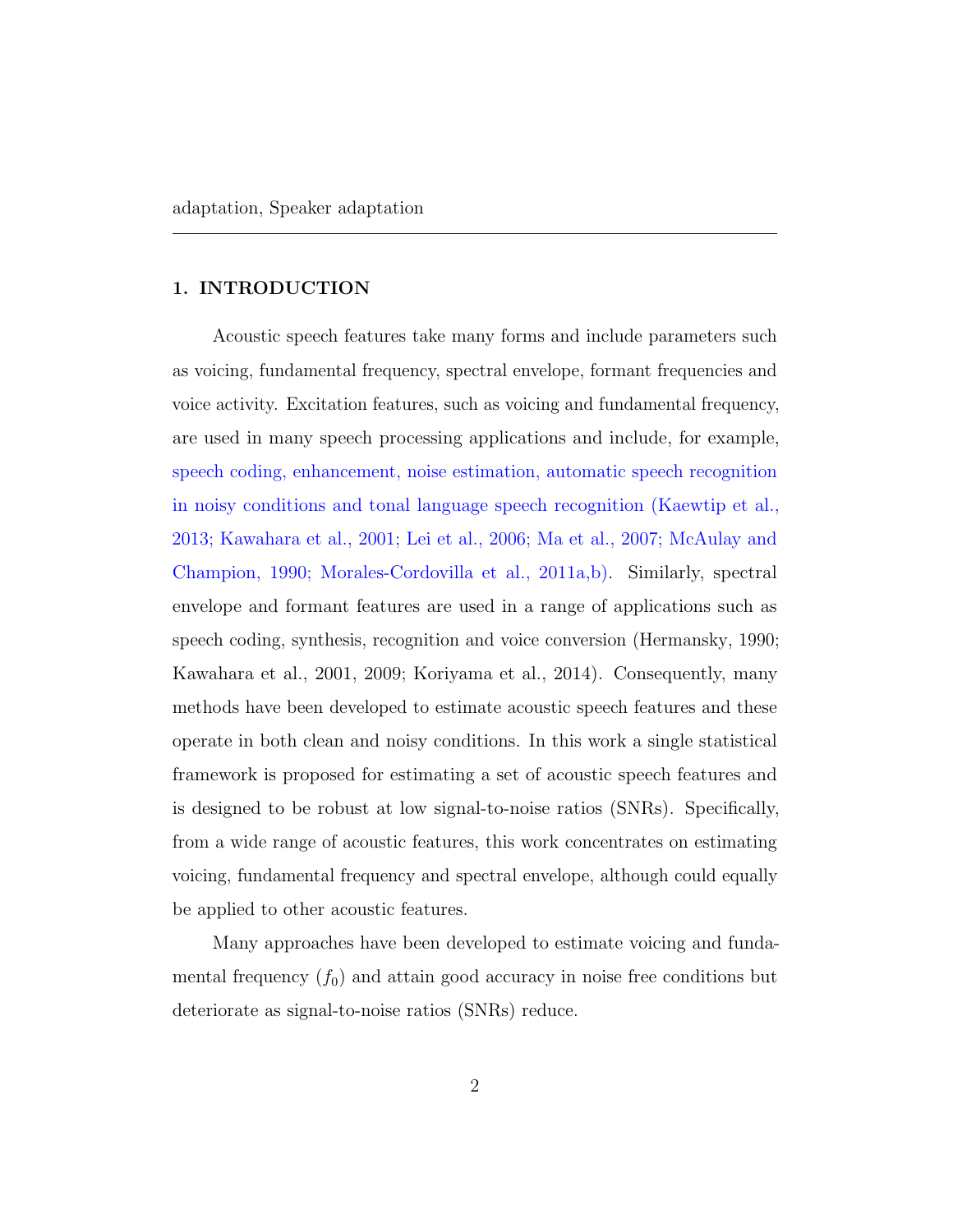In fact such methods have been applied to a range of periodic signals, such as music, sonar and heart rate monitoring (Godsill and Davy, 2002; Schäck et al., 2015), although in this work the focus is on speech signals. Methods to estimate fundamental frequency can be broadly considered as being parametric or non-parametric. Common non-parametric methods include RAPT and YIN (de Cheveigné and Kawahara, 2002; Talkin, 1995). RAPT uses peaks in the autocorrelation function (ACF) as candidate fundamental frequencies and then uses dynamic programming to find voiced frames and an  $f_0$  contour. YIN takes peaks of the squared difference function as fundamental frequency estimates, which is shown to be more robust than the ACF. Further processing reduces over- and underestimation although no voicing classification is made. However, these methods are generally inaccurate in low noise conditions and when estimating low fundamental frequencies (Nielsen et al., 2016). Noiserobust non-parametric methods include XAFE and PEFAC (ETSI, 2003; Gonzalez and Brookes, 2014). XAFE first employs explicit noise reduction and then searches the power spectrum for spectral peaks, corresponding to harmonics, which form  $f_0$  candidates. PEFAC works in the log-frequency spectral domain and achieves robustness by first normalising the speech periodogram to reduce noise and channel effects before using a matched filter to extract a series of  $f_0$  candidates. A voiced speech probability is also computed and dynamic programming applied to identify voiced regions and an  $f_0$  contour. Parametric methods employ a model of the noisy speech signal with one of its parameters being fundamental frequency (although other parameters such as the amplitudes and phases of the harmonics can also be included in the parameter set). An estimate of the model parameters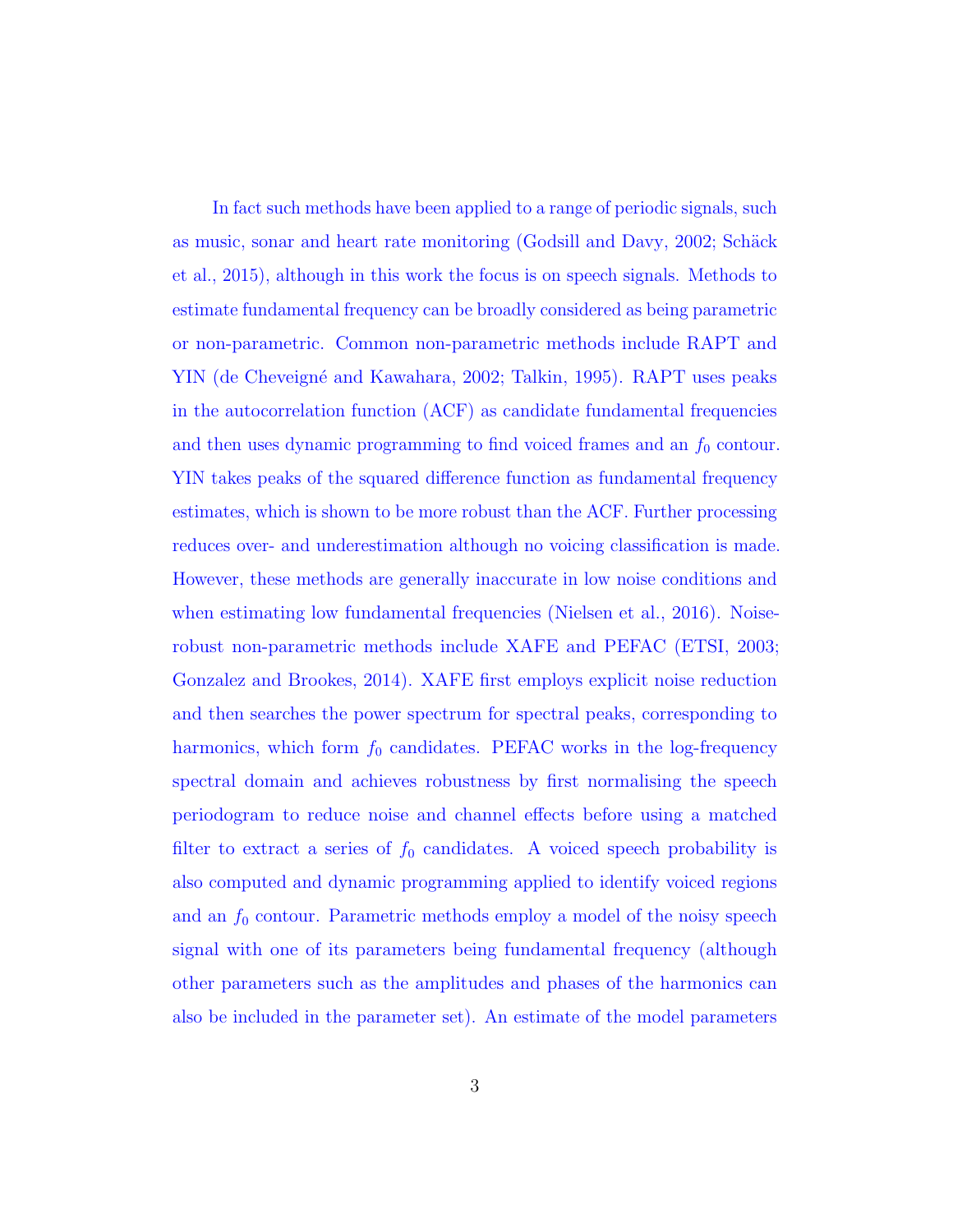is then made from the noisy signal using, for example, maximum likelihood (ML), non-linear least squares (NLS) and weighted least squares (WLS) methods (Christensen and Jakobsson, 2009; Li et al., 2000; Nielsen et al., 2016). Parametric methods are inherently robust to noise and can come close to optimal performance according to the Cram´er-Rao lower bound (Christensen and Jakobsson, 2009). A further benefit of parametric methods is that they have been shown to estimate accurately low fundamental frequencies which non-parametric methods tend to be less effective at doing (Christensen, 2013a). Furthermore, including prior information on how the fundamental frequency evolves from frame to frame enabled a maximum a posteriori (MAP) estimator capable of tracking fundamental frequencies through a dynamic programming implementation (Tabrikian et al., 2004). While some methods of fundamental frequency estimation implicitly provide voicing classification, other methods have been developed explicitly for voicing classification (Dhananjaya and Yegnanarayana, 2013; Harding and Milner, 2012).

Methods to estimate spectral envelope seek a smooth contour that joins important spectral peaks and is estimated typically by linear predictive coding (LPC) (Makhoul, 1975), cepstrum processing (Oppenheim and Schafer, 1975) or filterbank analysis (Cappe and Moulines, 1996). Again, the accuracy of these methods is good in clean conditions but deteriorates in noise. Applying noise removal methods, for example (Ephraim and Malah, 1985; Scalart and Vieira-Filho, 1996), before estimation improves the resulting spectral envelopes.

This work proposes a single statistical framework for estimating an acoustic speech vector from an intermediate feature vector that is extracted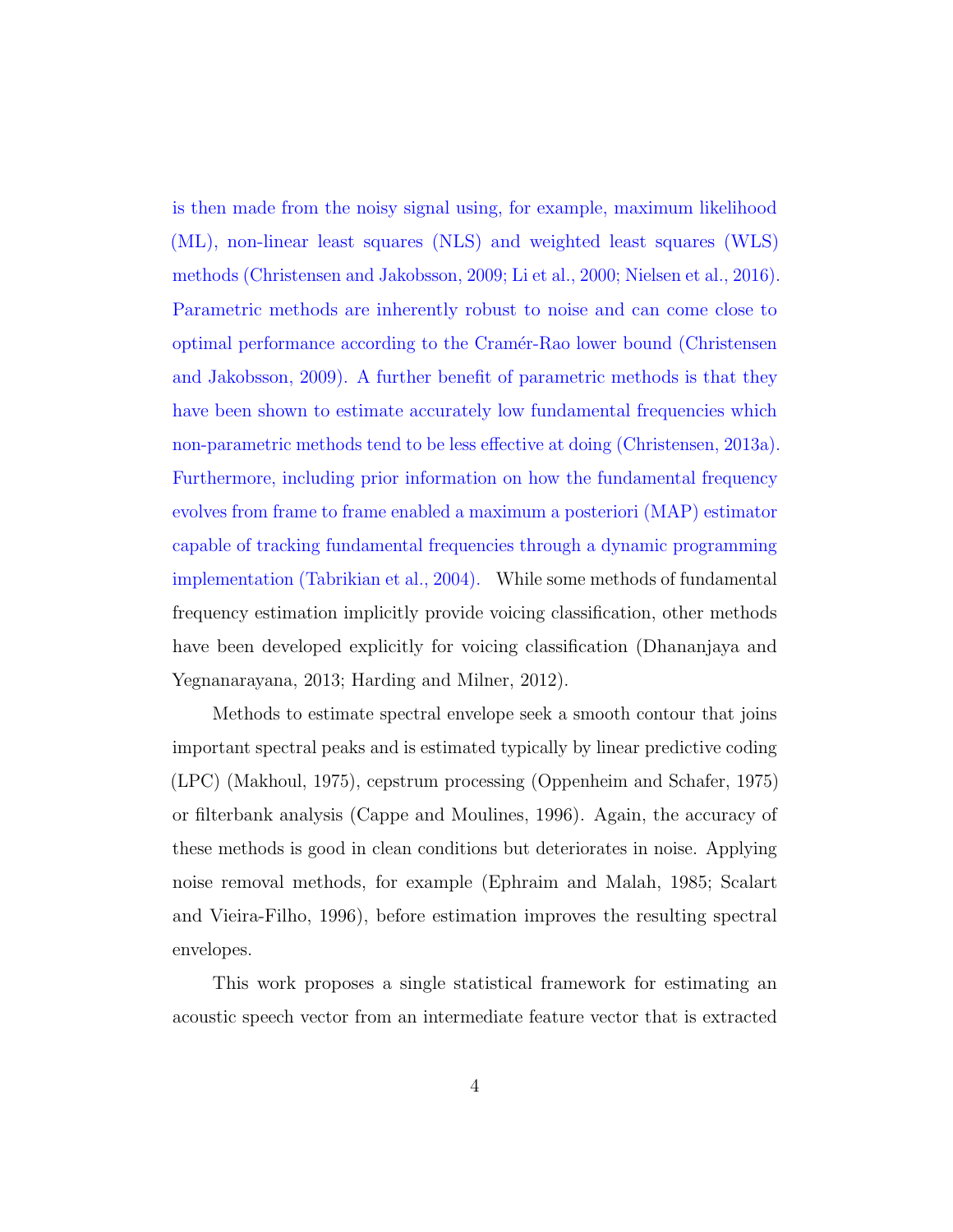from a time-domain speech signal. The acoustic speech vector in this work contains fundamental frequency, voicing and spectral envelope and is estimated in its entirety within the statistical framework rather than requiring individual algorithms for each acoustic feature. The intermediate feature vector can take different forms and could be, for example, an MFCC vector, filterbank vector or other suitable representation (Milner, 2002). Earlier work into statistical estimation of acoustic features developed effective methods of fundamental frequency, voicing and formant estimation in noise-free conditions (Darch, 2008). More recently, noise compensation was included using parallel model combination (PMC) which increased accuracy (Gales and Young, 1996; Milner and Darch, 2011). This work advances earlier work in three areas. First, the previous work operated within the ETSI DSR standard which constrained the intermediate feature to be a 13-D MFCC vector extracted from a 23-D mel filterbank (ETSI, 2003). This constraint is now removed which allows better intermediate features to be found. Second, previous work found that when moving from speaker dependent modelling to speaker independent modelling the increased speaker variability reduced estimation accuracy. Speaker adaptation is now integrated into the estimation procedure to improve acoustic modelling. Third, noise compensation uses a nonlinear noise mismatch function that considers both phase mismatch and spectral mismatch and is applied using the unscented transform (Hu and Huo, 2006).

Similarity can be drawn between the proposed method and the extended invariance principle (EXIP) where a set of intermediate parameters are also first extracted from the signal and then fitted to a more structured model (Stoica and Söderström, 1989). EXIP has been applied to a range of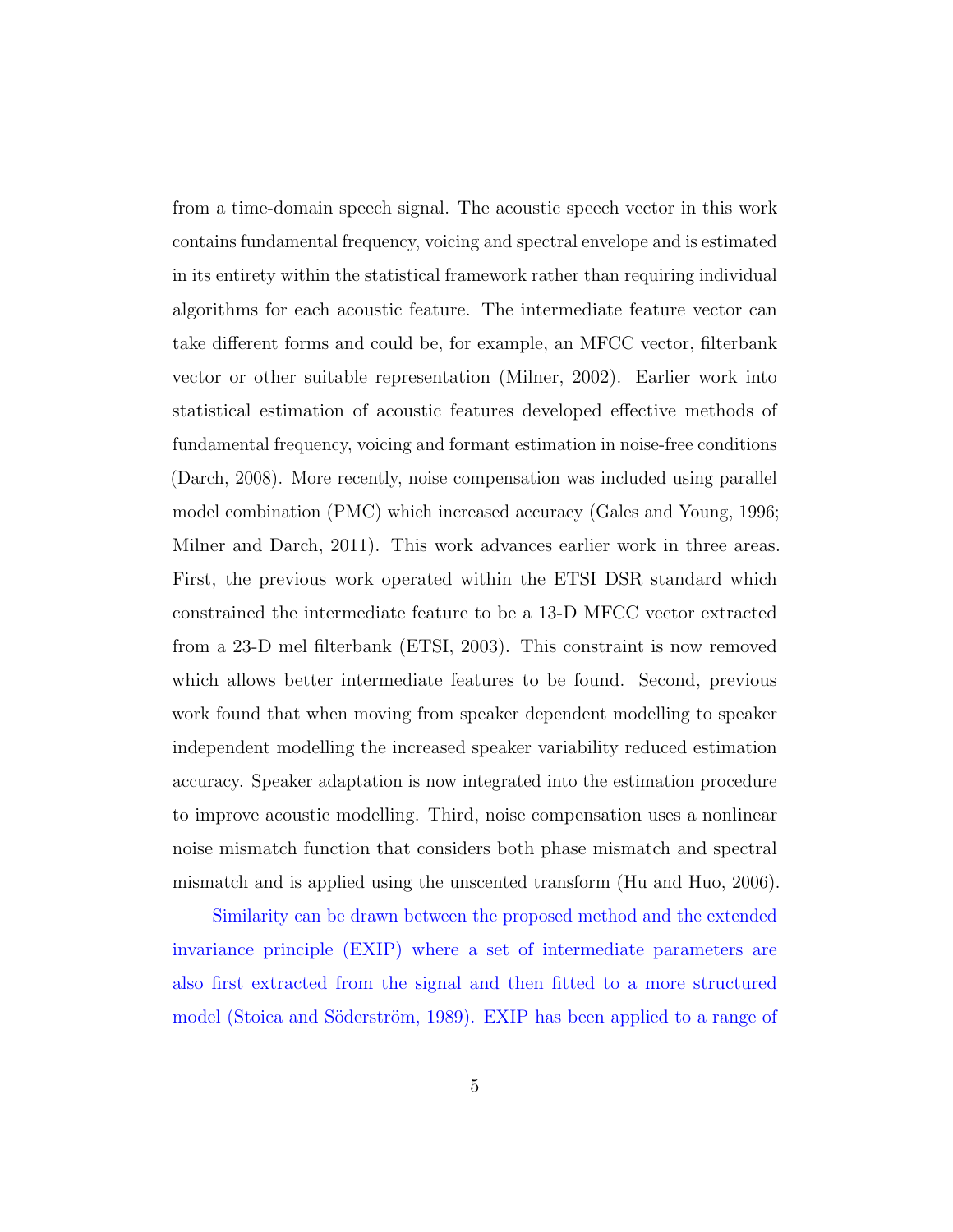tasks that include radar target estimation and speech processing applications such as vector quantisation for speech enhancement and separation as well as fundamental frequency estimation (Christensen, 2013b; Li et al., 2000; Swindlehurst and Stoica, 1998). As an example, the Markov-like weighted least squares (WLS) method of fundamental frequency estimation (Li et al., 2000) extracts first from the speech signal a set of unstructured initial parameter estimates that include harmonic frequencies and their amplitudes and phases. These are then fitted to a structured model where a weighting matrix accounts for uncertainty (or accuracy of estimation) and dependencies within the parameter vector. The final estimate of fundamental frequency is a closedform solution that is a weighted summation of the unstructured harmonic frequencies.

The remainder of this paper is organised as follows. Section II reviews statistical estimation of acoustic speech features and extends previous work by considering forms that the intermediate feature may take. Sections III and IV examine the effect of speaker and noise variability and integrate adaptation methods into the estimation. Experimental results are presented in Section V that analyse fundamental frequency, voicing and spectral envelope estimation using speaker dependent and speaker independent systems.

## 2. FEATURES AND ESTIMATION

This section begins with an overview of statistical estimation of acoustic speech features and then considers choices for the intermediate feature. The effects of noise and speaker variability are then examined which leads to the proposal of a noise and speaker adaptive method of estimating acoustic speech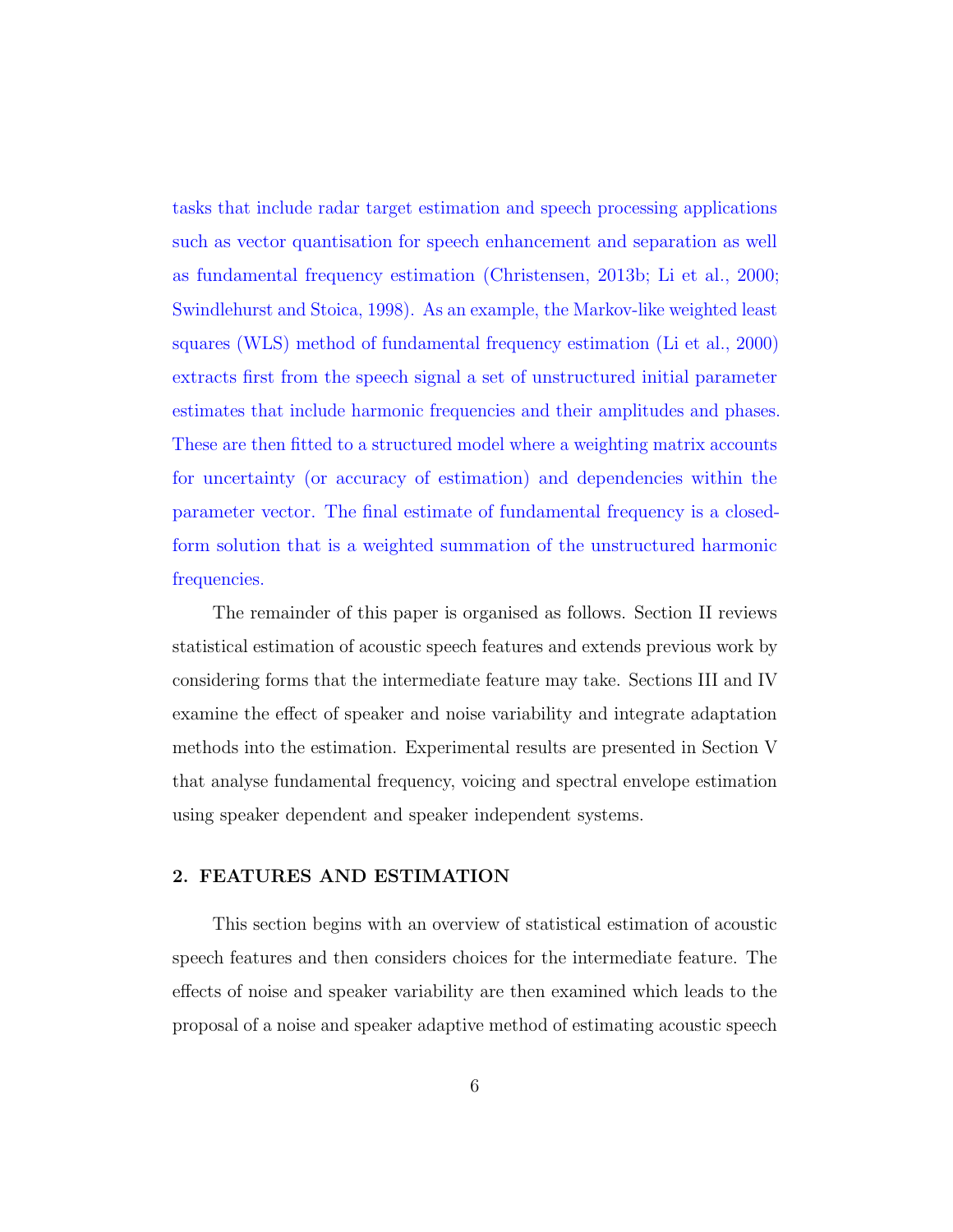features.

#### 2.1. Statistical estimation of acoustic speech features

Several studies have shown correlation to exist between acoustic speech features (fundamental frequency, voicing, formant frequencies and spectral envelope) and intermediate features such as MFCCs, filterbank, and LPC coefficients (Darch, 2008; Harding, 2013; Hirahara, 1988; Syrdal and Steele, 1985). Previous work used this correlation to enable a statistical method of estimating acoustic speech features from intermediate vectors (Milner and Darch, 2011). A joint feature vector,  $z_i$ , is defined

$$
\boldsymbol{z}_i = [\boldsymbol{x}_i, \boldsymbol{\theta}_i] \tag{1}
$$

where  $x_i$  and  $\theta_i$  are the intermediate vector and acoustic speech feature extracted from the ith frame of speech - note, for clarity, the frame index is subsequently omitted. The elements of the acoustic feature vector,  $\theta$ , depend on the acoustic features being modelled, which in this work are voicing, fundamental frequency and spectral envelope. This gives an acoustic feature

$$
\boldsymbol{\theta} = [f_0, \boldsymbol{\chi}] \tag{2}
$$

where  $f_0$  and  $\chi$  are the fundamental frequency and spectral envelope of the frame of speech. To signify unvoiced speech and non-speech  $f_0$  is set to zero. Spectral envelope is represented using an M-channel filterbank where each element  $\chi(m)$  is the log amplitude of the mth channel. The framework allows other acoustic features to be included in  $\theta$ , for example formant frequencies, if required.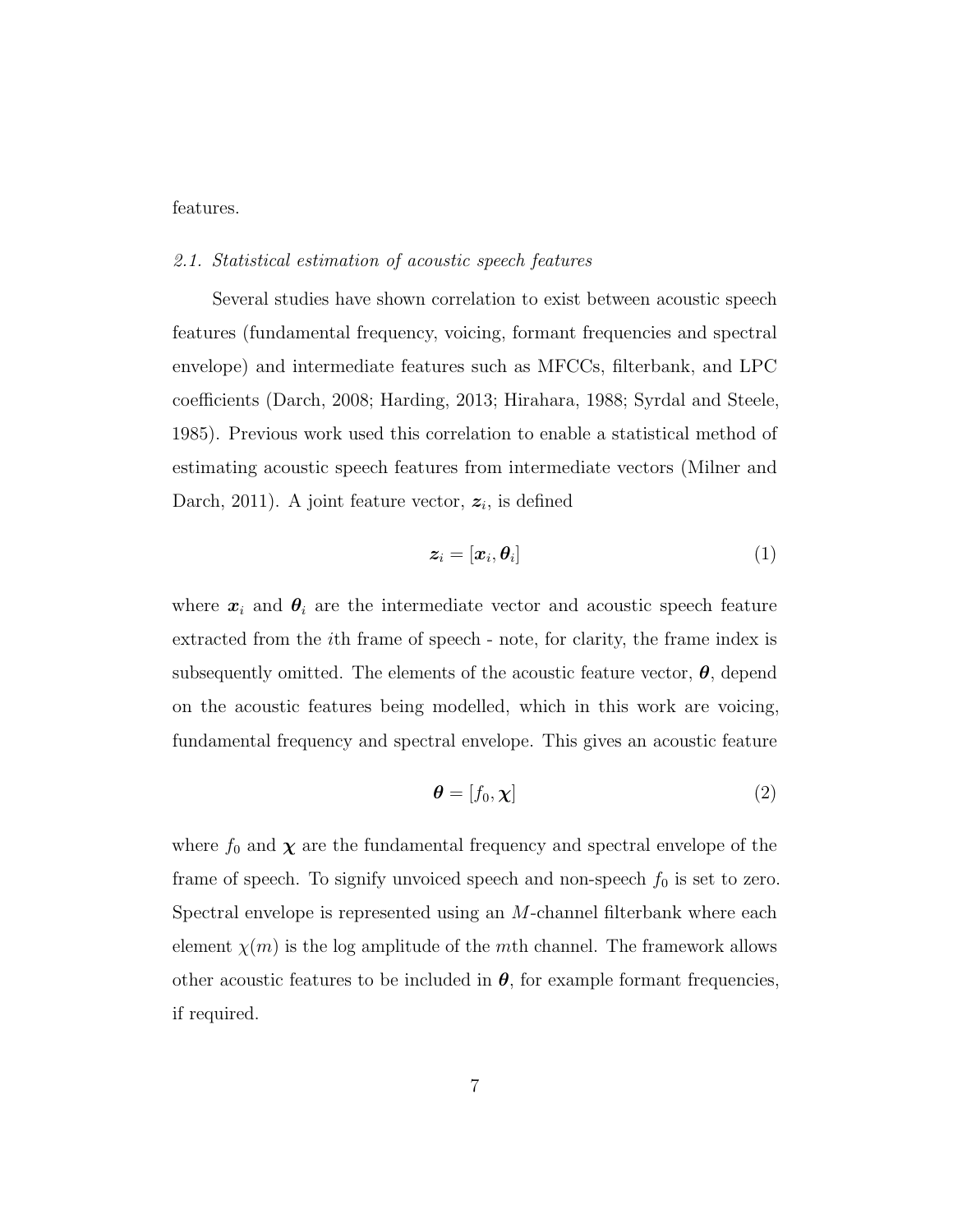From a set of training data, along with reference annotations in terms of voicing class, three vector pools,  $\Upsilon^{v}$ ,  $\Upsilon^{uv}$  and  $\Upsilon^{ns}$ , are created that contain voiced speech, unvoiced speech and non-speech vectors respectively. Applying expectation-maximisation (EM) training to each vector pool creates Gaussian mixture models (GMMs),  $\Phi_v^z$ ,  $\Phi_{uv}^z$  and  $\Phi_{ns}^z$ , that model the joint density of intermediate feature and acoustic speech feature for voiced, unvoiced and non-speech respectively. To simplify notation the GMMs are expressed as  $\Phi_{vc}^z$  where  $vc \in \{v, uv, ns\}$ . Each GMM comprises a mixture of Gaussian probability density functions,  $\phi_{k,vc}^z$ 

$$
p(\boldsymbol{z}|\Phi_{vc}^{z}) = \sum_{k=1}^{K} \alpha_{k,vc} \phi_{k,vc}^{z}(\boldsymbol{z}) = \sum_{k=1}^{K} \alpha_{k,vc} \mathcal{N}(\boldsymbol{z}; \boldsymbol{\mu}_{k,vc}^{z}, \boldsymbol{\Sigma}_{k,vc}^{zz})
$$
(3)

The kth mixture component has mean vector  $\mu_{k,vc}^z$  and covariance matrix  $\sum_{k,vc}^{zz}$ , which are defined

$$
\boldsymbol{\mu}_{k,vc}^{z} = \begin{bmatrix} \boldsymbol{\mu}_{k,vc}^{x} \\ \boldsymbol{\mu}_{k,vc}^{\theta} \end{bmatrix} \text{ and } \boldsymbol{\Sigma}_{k,vc}^{zz} = \begin{bmatrix} \boldsymbol{\Sigma}_{k,vc}^{xx} & \boldsymbol{\Sigma}_{k,vc}^{x\theta} \\ \boldsymbol{\Sigma}_{k,vc}^{\theta x} & \boldsymbol{\Sigma}_{k,vc}^{\theta\theta} \end{bmatrix}
$$
(4)

where the mean vector contains means of the intermediate feature,  $\mu_{k,vc}^{x}$ , and acoustic speech feature,  $\mu_{k,vc}^{\theta}$ . The covariance matrix comprises covariances of the intermediate feature,  $\Sigma_{k,vc}^{xx}$ , the acoustic speech feature,  $\Sigma_{k,vc}^{\theta\theta}$ , and their cross-covariances,  $\Sigma_{k,vc}^{x\theta}$  and  $\Sigma_{k,vc}^{\theta x}$ . Prior probabilities,  $\alpha_{k,vc}$ , reflect the proportion of training data in each cluster.

Acoustic feature estimation begins by extracting intermediate feature vectors,  $x$ , from the speech. The first acoustic feature to be estimated is the voicing as this determines which other acoustic features need to be estimated from that frame of speech - i.e. fundamental frequency if voiced and spectral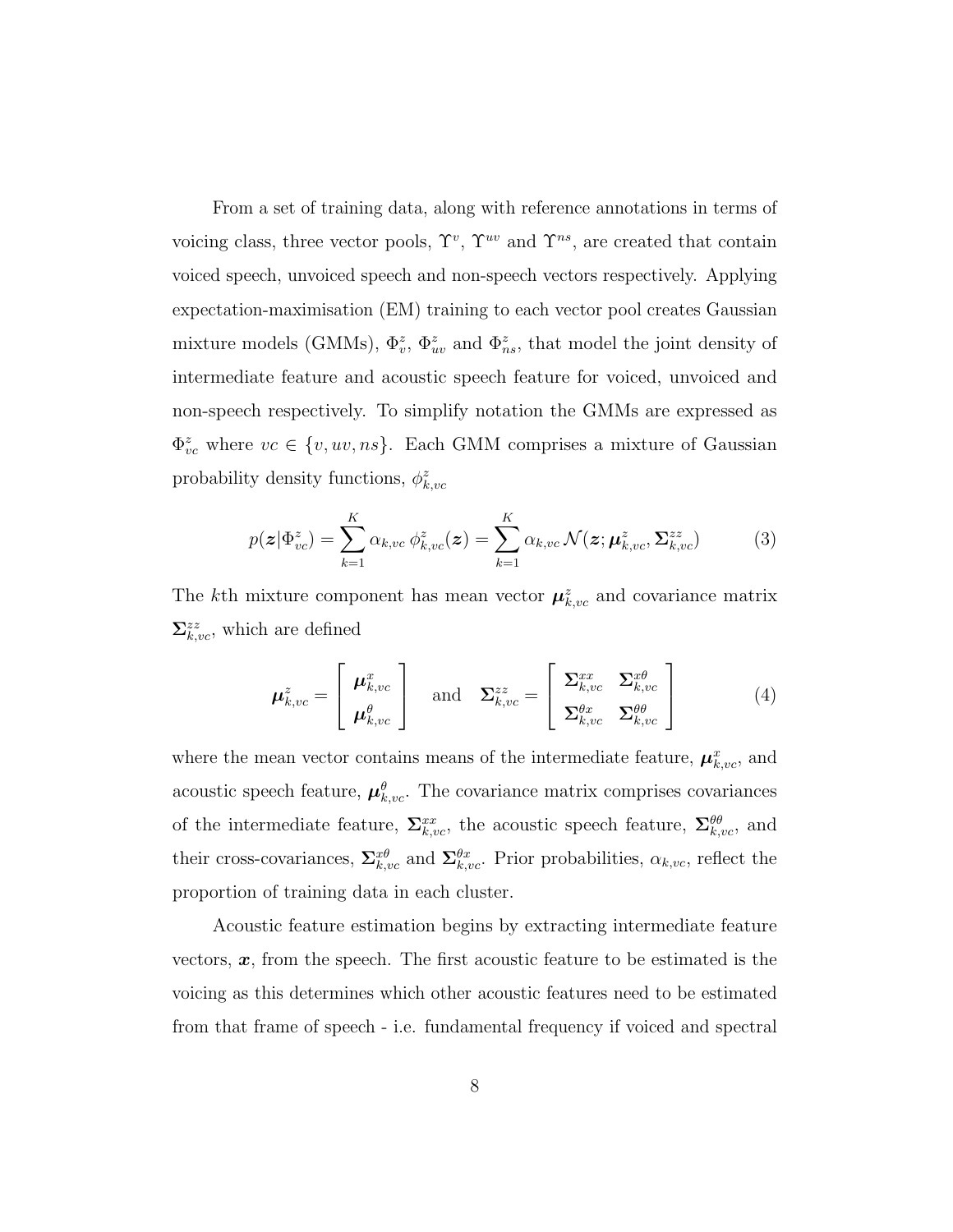envelope if speech. The voicing,  $\hat{v}$ , is estimated by identifying the GMM with the highest probability for  $x$ ,

$$
\hat{v} = \underset{v \in \{v, uv, ns\}}{\arg \max} p(\boldsymbol{x} | \Phi_{vc}^x)
$$
\n(5)

where  $\Phi_{vc}^{x}$  is the GMM marginalised to the intermediate vector.

#### 2.1.1. Fundamental frequency estimation

For frames classified as voiced (i.e.  $\hat{v} = v$ ) an estimate of fundamental frequency is made from the voiced GMM marginalised to intermediate vector and fundamental frequency components to give  $\Phi_v^{x f_0}$ . The fundamental frequency estimate,  $\hat{f}_0$ , given the intermediate vector,  $\boldsymbol{x}$ , is computed from the conditional mean of each component of the GMM, combined by weighting by the posterior probability,

$$
\hat{f}_0 = \sum_{k=1}^K h_{k,v}^x(\boldsymbol{x}) \left[ \mu_{k,v}^{f_0} + \Sigma_{k,v}^{f_0,x} \left( \Sigma_{k,v}^{xx} \right)^{-1} (\boldsymbol{x} - \mu_{k,v}^x)^T \right] \tag{6}
$$

where the posterior probability,  $h_{k,v}^x(\boldsymbol{x})$ , of the intermediate vector,  $\boldsymbol{x}$ , is computed from marginalised distributions  $\phi_{k,v}^x$  taken from each cluster k of the voiced GMM

$$
h_{k,v}^x(\boldsymbol{x}) = \frac{\alpha_{k,v} \ p\left(\boldsymbol{x} | \phi_{k,v}^x\right)}{\sum_{j=1}^J \alpha_{j,v} \ p\left(\boldsymbol{x} | \phi_{j,v}^x\right)}
$$
(7)

#### 2.1.2. Spectral envelope estimation

For frames classified as speech (i.e.  $\hat{v} \in \{v, uv\}$ ) the estimate of spectral envelope,  $\hat{\chi}$ , is made from the voiced or unvoiced GMM marginalised to intermediate vector and spectral envelope components,  $\Phi_{\hat{v}}^{x\chi}$ . Given the intermediate vector,  $x$ , a weighted conditional mean estimate of spectral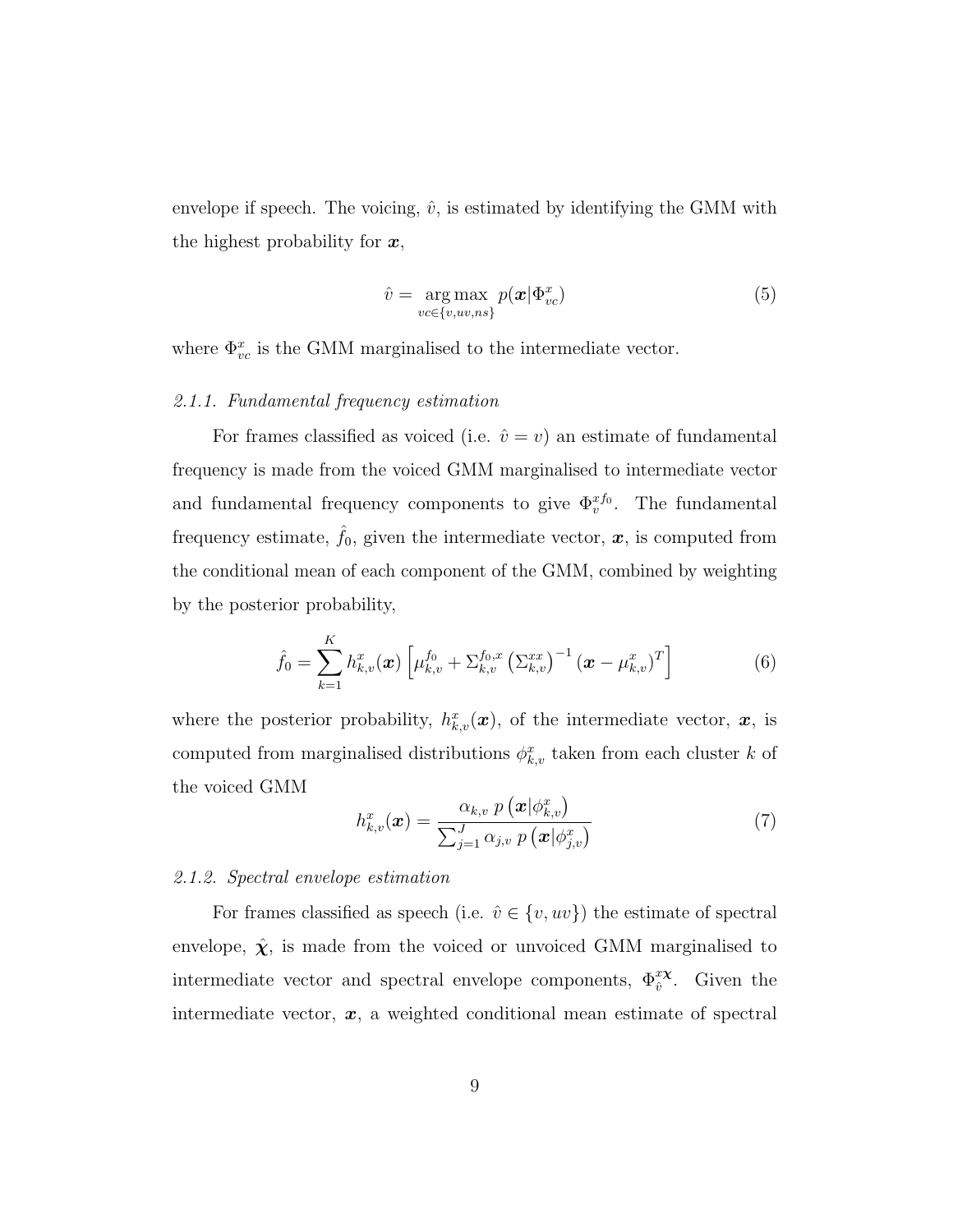envelope is calculated,

$$
\hat{\boldsymbol{\chi}} = \sum_{k=1}^{K} h_{k,\hat{v}}^{x}(\boldsymbol{x}) \left[ \mu_{k,\hat{v}}^{\boldsymbol{\chi}} + \Sigma_{k,\hat{v}}^{\boldsymbol{\chi},x} \left( \Sigma_{k,\hat{v}}^{\boldsymbol{\chi}\boldsymbol{\chi}} \right)^{-1} (\boldsymbol{x} - \mu_{k,\hat{v}}^{x})^{T} \right]
$$
(8)

where posterior probability,  $h_{k,\hat{v}}^x(\boldsymbol{x})$ , is as defined in Eq. (7).

#### 2.2. Intermediate feature extraction

Many candidates exist for the intermediate feature and include spectral features, filterbank, cepstrum, MFCCs, LPC, line spectral pairs and perceptual linear prediction (Davis and Mermelstein, 1980; Hermansky, 1990; Milner, 2002; Soong, 1984). Studies analysing their correlation to acoustic speech features have found varying levels of correlation to exist (Darch, 2008; Harding, 2013; Hirahara, 1988; Syrdal and Steele, 1985). Of the features investigated, MFCCs were found to have highest correlation to acoustic speech features, particularly when extracted with a large number of channels in the filterbank. This gives fine spectral detail at low frequencies which was found to be important for fundamental frequency estimation (Harding, 2013). Our previous work on acoustic feature estimation (Milner and Darch, 2011) was constrained to the Aurora Distributed Speech Recognition (DSR) standard and limited to 13-D MFCC vectors computed from a 23 channel filterbank (ETSI, 2003). That restriction is now removed which allows larger filterbanks and more MFCCs to be considered as the intermediate feature.

MFCC extraction follows broadly the method proposed in the Aurora DSR standard (ETSI, 2003) and begins by computing the power spectrum of 20ms Hamming windowed frames of audio. These are input into an M channel mel filterbank and a log and discrete cosine transform (DCT) applied. The resulting vectors are not truncated as this was found to give higher accuracy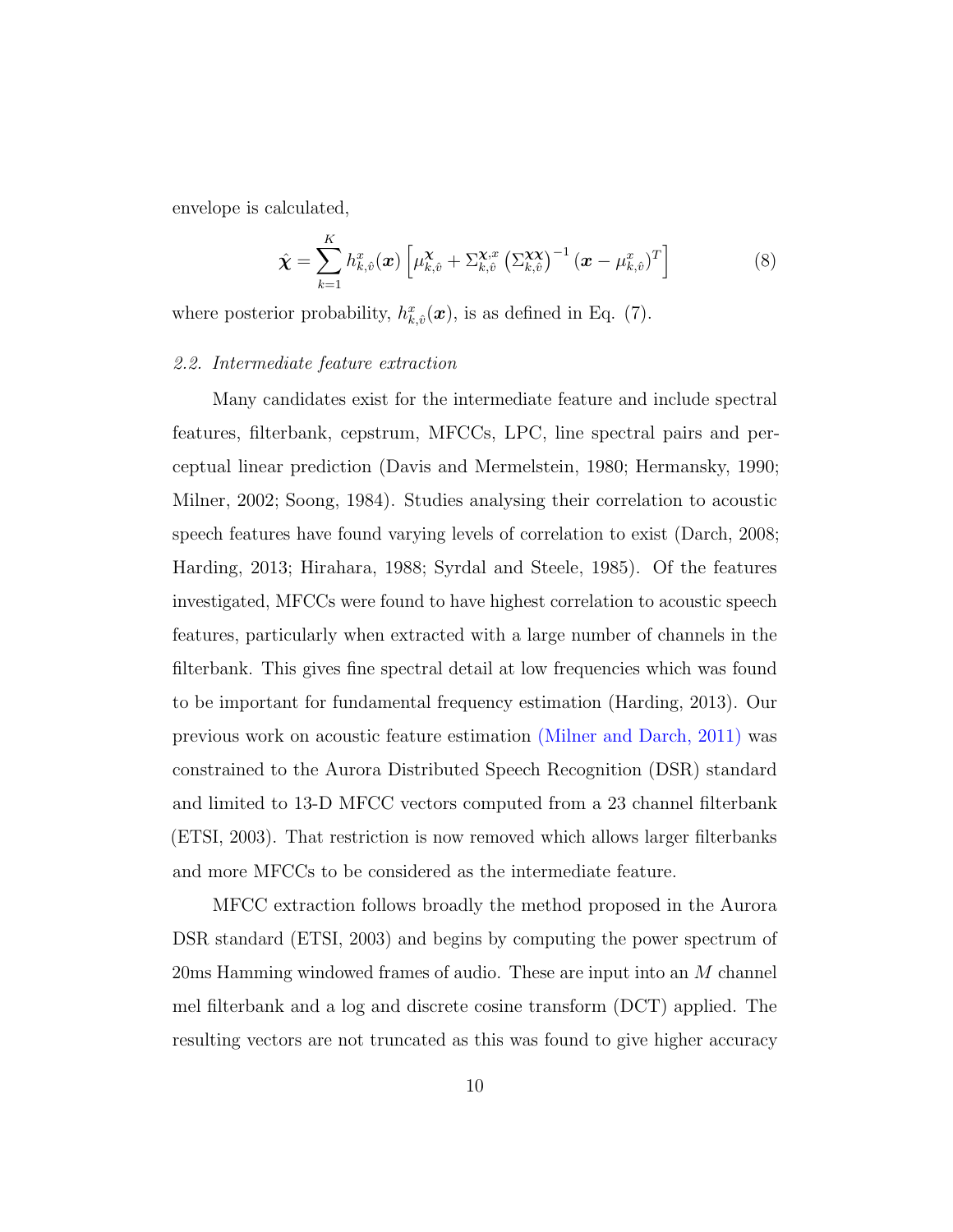which results in M-dimensional MFCC vectors. Investigations into the size of M are presented in Section V.

### 2.3. Effects of noise and speaker variation

Estimation of acoustic features is accurate in noise-free conditions and when the speaker matches the speaker used in training. However, in practice the input speech will likely be noisy and speakers not used in training will be encountered. The input speech will now be mismatched to the acoustic models and estimation accuracy will reduce.

This problem is encountered in automatic speech recognition where noise and speaker mismatches increase word error rates (WERs) (Vaseghi and Milner, 1997; Chung and Hansen, 2013). Matched training and testing gives substantial reductions in WER but is not practical in changing conditions. A more effective solution employed in speech recognition is to adapt the acoustic models to the current noise and speaker where significant reductions in WER have been reported (Gales and Young, 1996; Hu and Huo, 2006; Moreno et al., 1996; Gauvain and Lee, 1994; Woodland, 2001). Given the similarity between speech recognition and the proposed acoustic feature estimation, the statistics of the clean trained GMMs,  $\Phi_{vc}^{x\theta}$  of Eq. (3), will be adapted to the current speaker and noise to create a matched GMM,  $\Phi_{vc}^{j\hat{\theta}}$ . The next two sections describe the speaker and noise adaptation methods.

## 3. ADAPTATION TO SPEAKER

To adapt the acoustic models to better represent a new speaker, MAP adaptation is used due to its effectiveness in speech recognition applications (Gauvain and Lee, 1994; Woodland, 2001). In speech recognition, adaptation is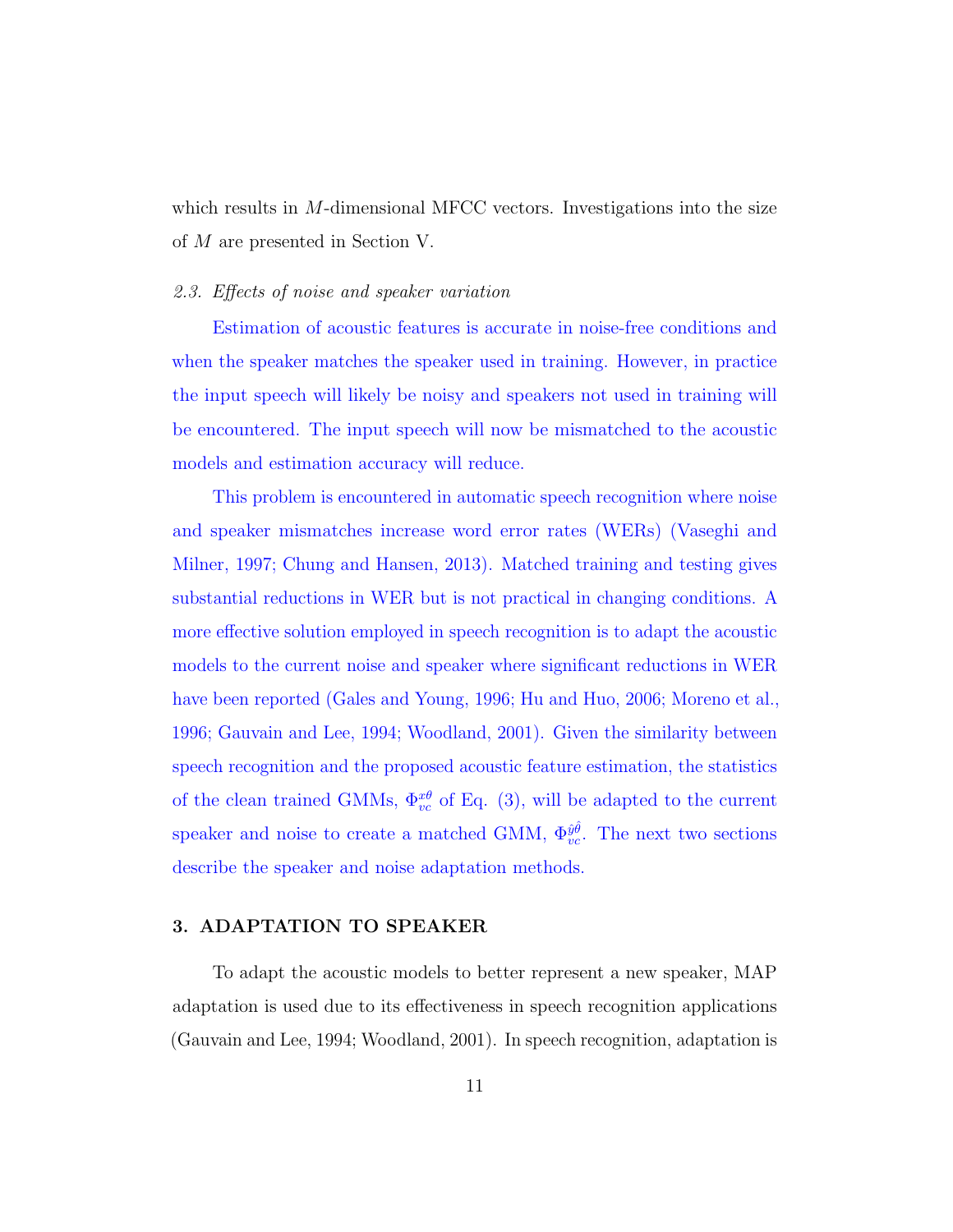applied to the many hundreds or thousands of HMM/GMMs used in acoustic modelling, while in this work adaptation is applied to only the voiced and unvoiced GMMs. Furthermore, in speech recognition the feature is typically an MFCC vector, while in this work both the intermediate and acoustic features require adaptation.

#### 3.1. MAP speaker adaptation

Adaptation is applied to the means, covariances and prior probabilities of the voiced and unvoiced GMMs. From a new speaker a sequence of adaptation vectors,  $\mathbf{A} = {\mathbf{a}_1, a_2, \ldots, a_N}$ , is extracted that take the same form as the joint feature vector in Eq. (1). For each vector,  $a_i$ , the probability,  $\gamma_{k,v}(i)$ , of each mixture component,  $\phi_v^z$ , in the GMM,  $\Phi_v^z$ , is computed (adaptation is shown for the voiced GMM but is identical for the unvoiced GMM)

$$
\gamma_{k,v}(i) = \frac{\alpha_{k,v} p(\boldsymbol{a}_i | \phi_{k,v}^z)}{\sum_{j=1}^K \alpha_{j,v} p(\boldsymbol{a}_i | \phi_{j,v}^z)}
$$
(9)

The estimate of the adapted mean,  $\mu_{k,v}^{\hat{z}}$ , for the k<sup>th</sup> cluster in the GMM is calculated as a weighted combination of the prior mean from the speakerindependent model,  $\mu_{k,v}^z$ , and the estimated mean from the adaptation data in the kth cluster (Gauvain and Lee, 1994)

$$
\mu_{k,v}^{\hat{z}} = \frac{\tau \mu_{k,v}^{z} + \sum_{i=1}^{N} \gamma_{k,v}(i) a_i}{\tau + \sum_{i=1}^{N} \gamma_{k,v}(i)}
$$
(10)

where  $\tau$  determines the bias between the prior mean and mean of the adaptation data. Similarly the covariance,  $\sum_{k,v}^{\widehat{z}\widehat{z}}$ , and mixture weights,  $\hat{\alpha}_{k,v}$ , are updated by the adaptation vectors

$$
\Sigma_{k,v}^{\widehat{z}\widehat{z}} = \frac{\Sigma_{k,v}^{zz} + \sum_{i=1}^{N} \gamma_k(i)(\mathbf{a}_i - \boldsymbol{\mu}_k^{\widehat{z}})(\mathbf{a}_i - \boldsymbol{\mu}_k^{\widehat{z}})^T + \boldsymbol{\Psi}}{\omega_k - (M + M_\theta) + \sum_{i=1}^{N} \gamma_k(i)}
$$
\nwhere  $\boldsymbol{\Psi} = \tau(\boldsymbol{\mu}_k^z - \boldsymbol{\mu}_k^{\widehat{z}})(\boldsymbol{\mu}_k^z - \boldsymbol{\mu}_k^{\widehat{z}})^T$  (11)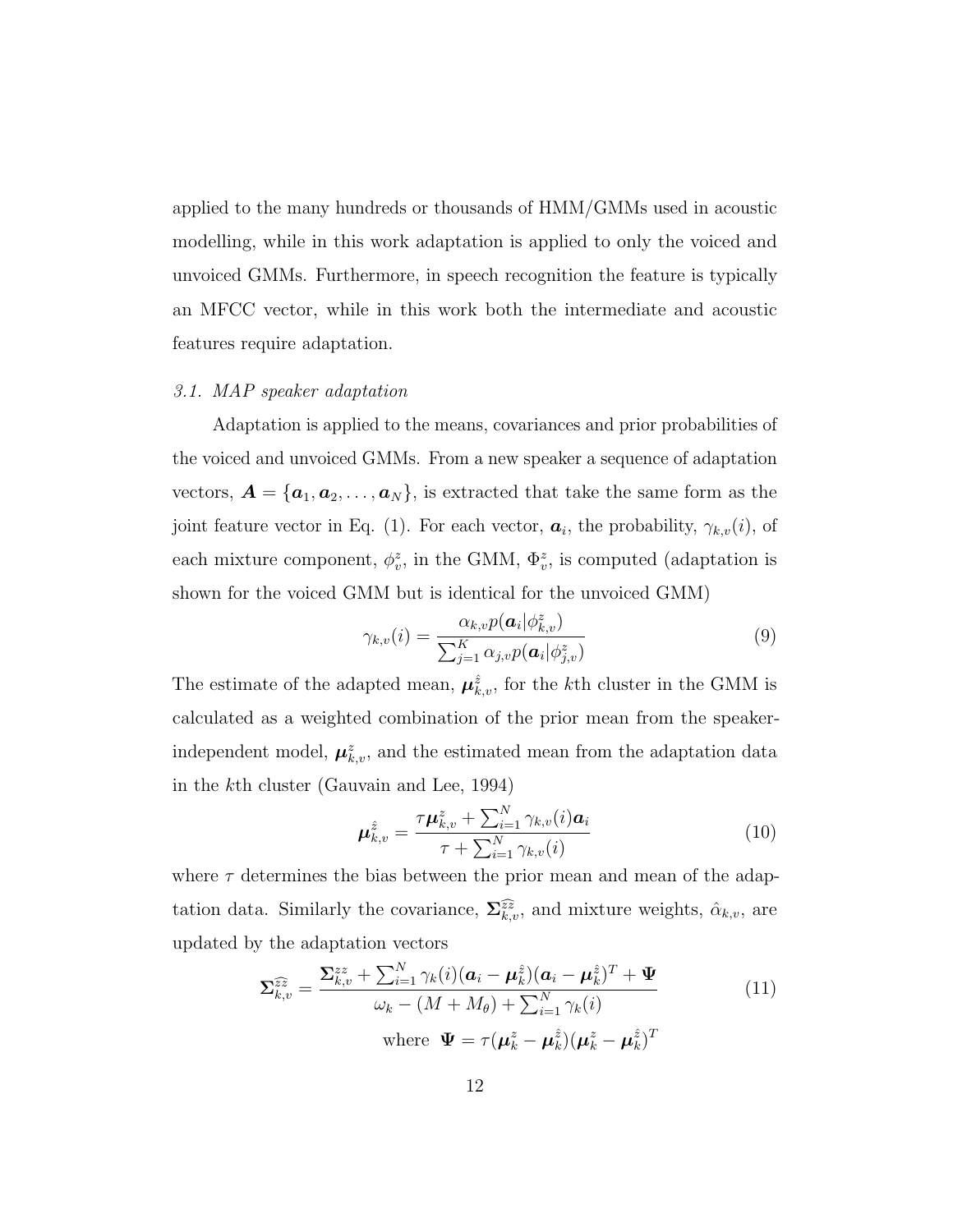$$
\hat{\alpha}_{k,v} = \frac{\alpha_{k,v} - 1 + \sum_{i=1}^{N} \gamma_{k,v}(i)}{\sum_{j=1}^{K} \left( \alpha_{j,v} - 1 + \sum_{i=1}^{N} \gamma_{j,v}(i) \right)}
$$
(12)

 $\omega_{k,v}$  relates to the summed probability of adaptation vectors for the kth mixture and is defined in (Gauvain and Lee, 1994). The means and covariances can be calculated using equal or different values of  $\tau$ , with  $2 \leq \tau \leq 20$ commonly used (Woodland, 2001). Experiments in Section 4 use  $\tau = 12$  as this was found to give best performance.

### 3.2. Implementation

Adaptation should adjust the intermediate feature and acoustic feature components to model the characteristics of the new speaker. Extracting intermediate features from the new speaker is straightforward, however extracting acoustic features can be more erroneous. This leads to two approaches that have been considered: i) adapt both the intermediate and acoustic feature components, and ii) adapt only the intermediate feature component.

To adapt only the intermediate feature, Eq. (9) is marginalised so only the intermediate feature determines the contribution of each mixture component in the GMM, and subsequently Eqs.  $(10)$ – $(12)$  adapt only the statistics of the intermediate feature. Tests comparing both approaches found full adaptation gave lower estimation errors and so is the method chosen for subsequent testing. The adaptation process for fundamental frequency estimation is illustrated in Fig. 1(a) which shows (with the dashed line) the original, speaker independent, distribution of  $f_0$  obtained by marginalising  $\Phi_v^z$ . This is learnt from the speaker independent dataset introduced in Section 5 and is bimodal corresponding to male and female speakers. The histogram of a set of adaptation data taken from a single female speaker is shown in Fig.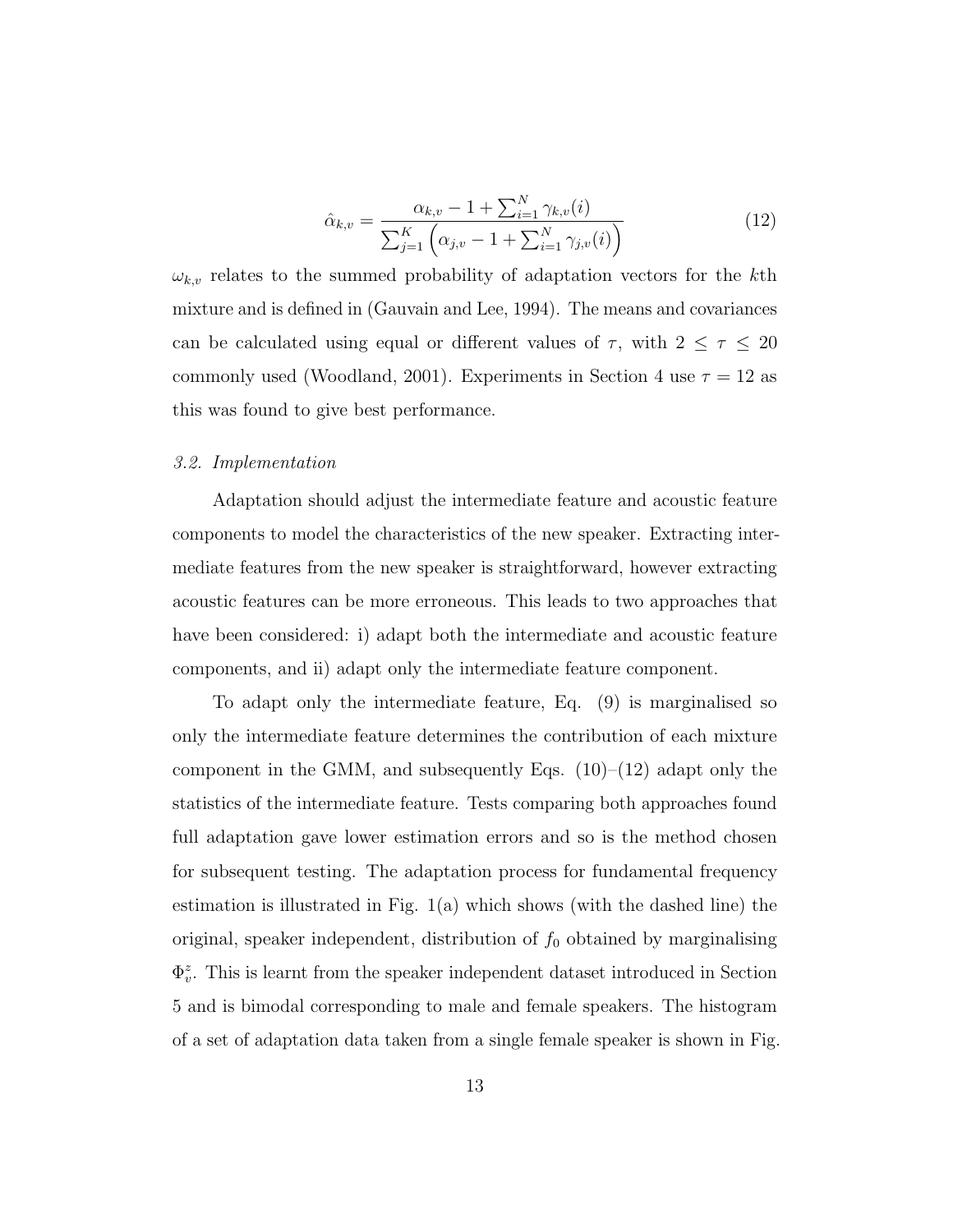

Figure 1: Fundamental frequency adaptation showing: a) speaker independent (dotted) and adapted (solid) distributions, b) histogram of adaptation data.

1(b) and is used to adapt the speaker independent distribution. The adapted distribution is shown in Fig.  $1(a)$  as the solid line and is seen to model more closely the distribution of the female speaker. Varying  $\tau$  allows the adaptation data to have more or less influence on the adapted distribution. Interestingly, although fundamental frequency errors are present in the adaptation data (around 90Hz) they have very little effect in the adapted distribution due to the averaging.

Some preliminary tests were carried out to examine the effect that different amounts of adaptation data have on performance. As an example, Fig. 2 shows the accuracy of spectral envelope estimation, as measured using the log likelihood ratio (LLR) (see Section 5.3 for further details), as the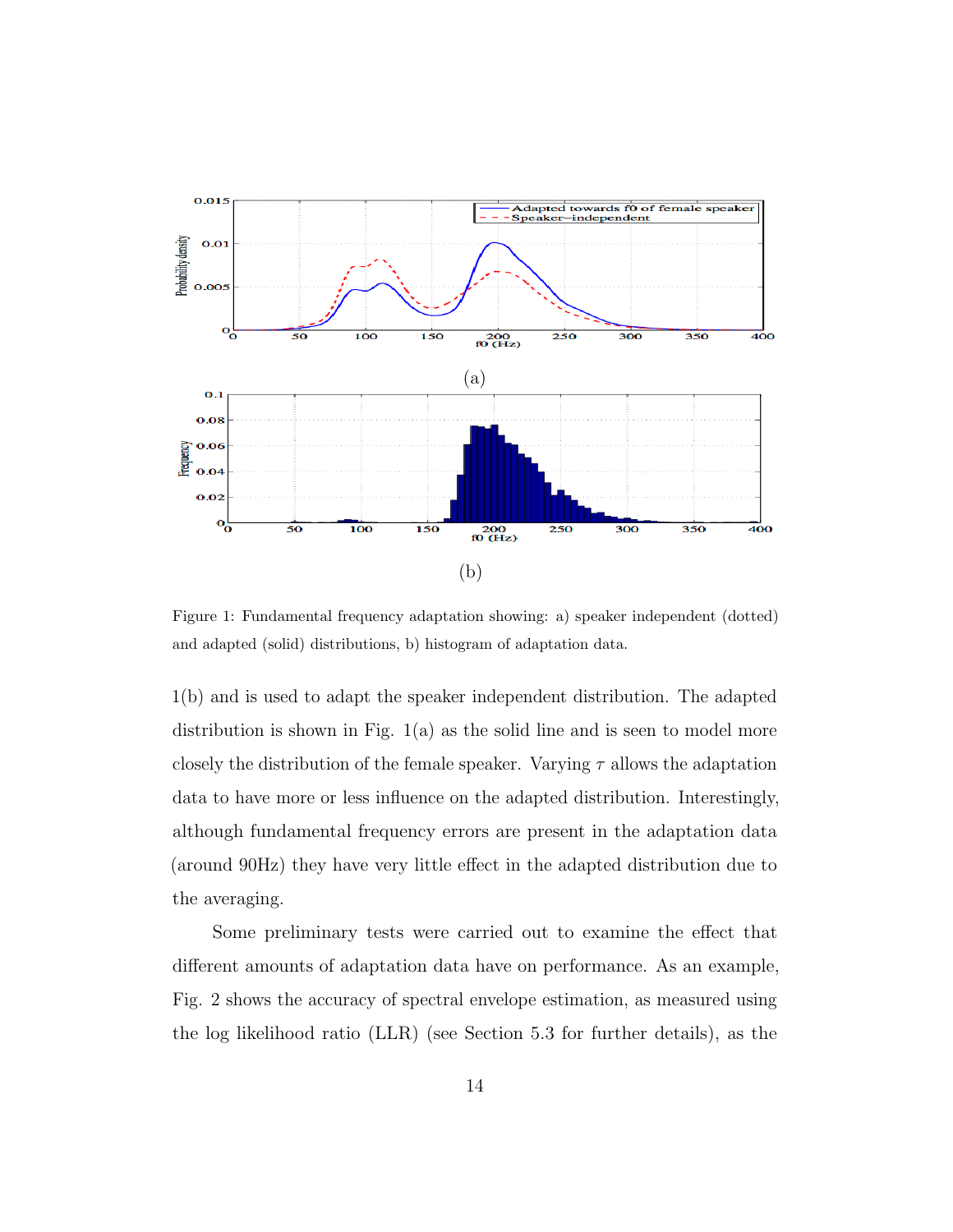amount of adaptation data is varied. To serve as bounds on performance, the LLR attained with speaker independent models is shown as the dashed line and represents the unadapted case and the starting point for adaptation. These models were trained from a set of 111 different speakers - see Section 5 for details. The LLR attained when using speaker dependent models that were trained solely on the speaker under test is shown as the dotted line and represents best performance and the target for adaptation. In this situation the models are trained on 13 minutes of data from the single speaker. The LLR of the adapted models (solid line) improves rapidly with small amounts of adaptation data and then levels off as more adaptation data becomes available. Specifically, using 5 seconds of adaptation data the performance gain reaches 32% of that obtained with speaker dependent models and with 20 seconds of data reaches 69%. Beyond 20 seconds of adaptation data the rate of gain reduces with gradual convergence towards the speaker-dependent model. A similar trade-off between the amount of adaptation data and performance gain was also observed for the voicing and fundamental frequency acoustic features. Consequently, in this work, 20 seconds of adaptation data is used for each new speaker which is applied statically. If desired, the estimation framework would also allow adaptation to be applied dynamically and the models updated continuously as more data is processed during the utterance (Geiger et al., 2010).

## 4. ADAPTATION TO NOISE

Noise adaptation is a very effective method for improving the noise robustness of HMM-based speech recognisers and adjusts the clean speech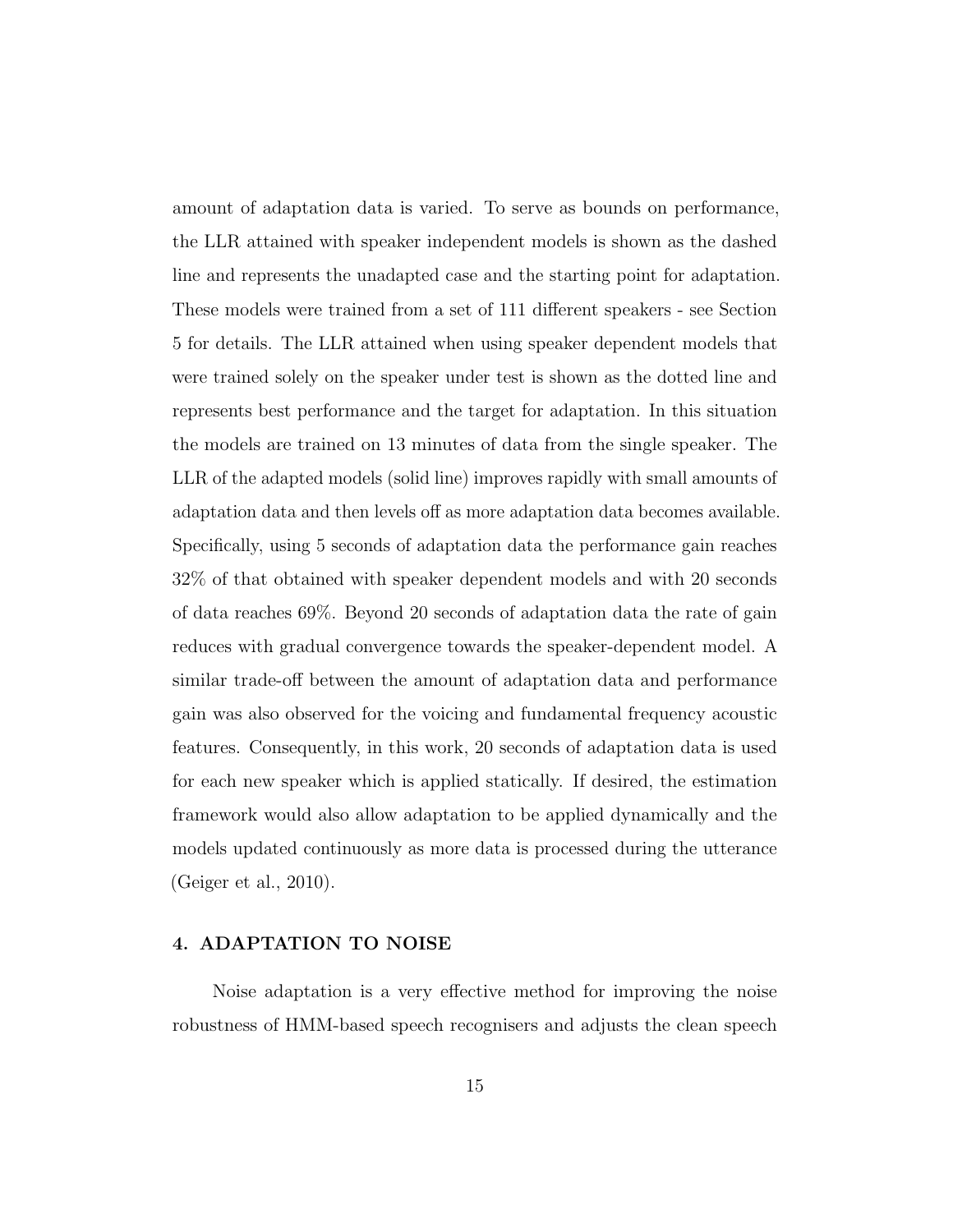

Figure 2: Effect of increasing amount of speaker adaptation data for spectral envelope estimation.

statistics within each state of the HMM to model noisy speech. Methods such as parallel model combination (PMC), vector Taylor series (VTS) and the unscented transform are all effective (Gales and Young, 1996; Hu and Huo, 2006; Moreno et al., 1996). The adaptation required for acoustic feature estimation is slightly different as the joint feature vector, z, comprises an intermediate vector component,  $x$ , which must be adapted to model noisy intermediate features,  $y$ , and an acoustic feature component,  $\theta$ , that needs no adaptation – i.e. transforming the GMM  $\Phi^{x\theta}$  into  $\Phi^{\hat{y}\theta}$ . We use the unscented transform for adaptation, based on the results of preliminary investigations, although in practice any of the three should be effective (Harding, 2013). Adaptation is a two stage process that requires first a mismatch function to model the effect of noise on the intermediate feature and secondly application of the unscented transform to adapt the GMM to noise.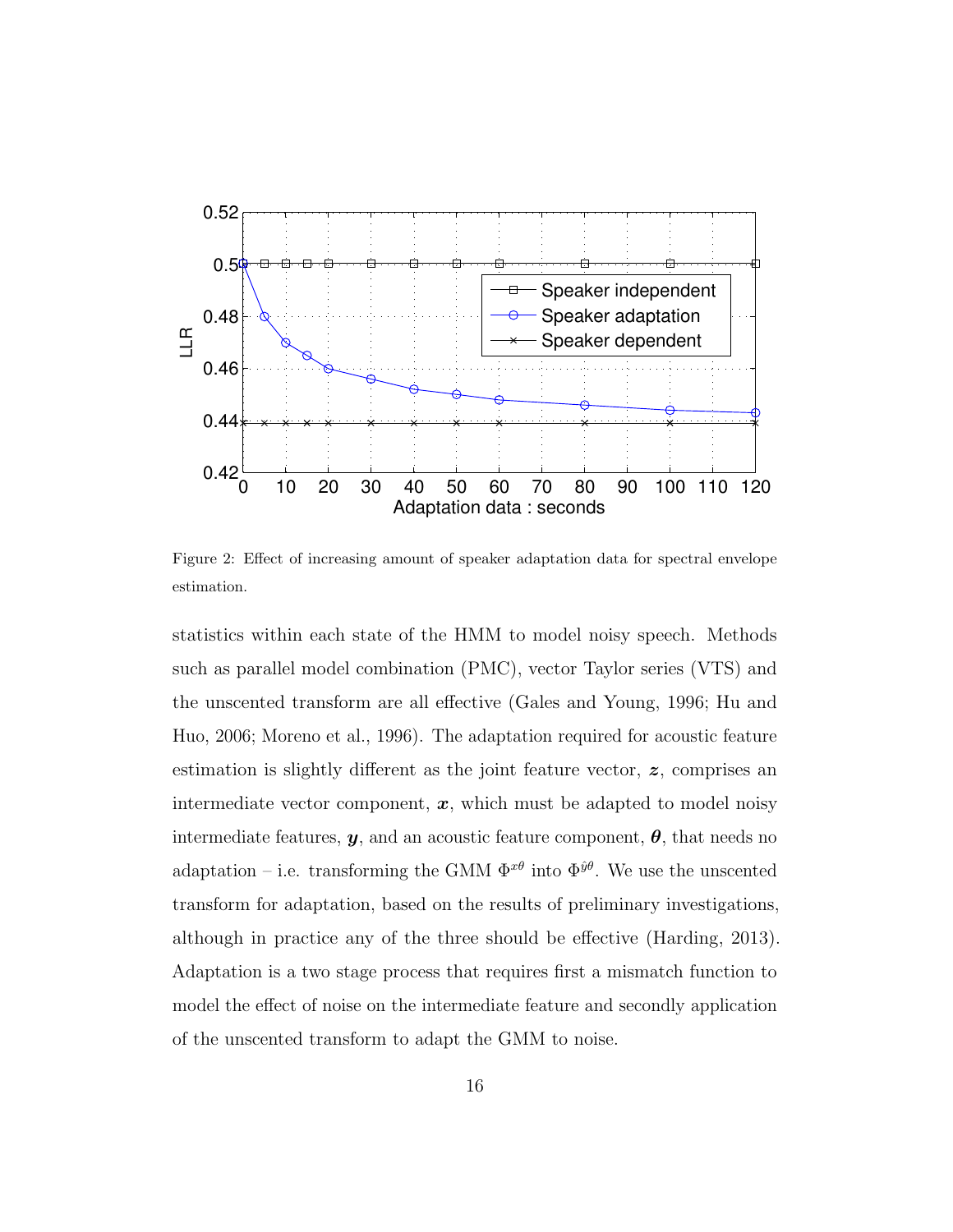#### 4.1. Derivation of mismatch function

To adapt a GMM to noise it is necessary to examine how noise affects the intermediate feature, which in this work is an MFCC vector. In the time-domain, speech and noise are additive and remain so in the frequency domain

$$
Y(f) = X(f) + D(f) \quad 0 \le f \le F - 1 \tag{13}
$$

where  $Y(f)$ ,  $X(f)$  and  $D(f)$  are the complex spectra of the noisy speech, clean speech and noise respectively and  $f$  is the spectral bin. Transforming to power spectrum gives

$$
|Y(f)|^2 = |X(f)|^2 + |D(f)|^2 + 2|X(f)||D(f)|\cos(\varphi(f))\tag{14}
$$

where  $\varphi(f)$  is the phase difference between the noise and clean speech in the fth spectral bin. In many noise compensation methods this phase-related mismatch is assumed zero and ignored. However, recent studies have shown that retaining the phase component improves the modelling of noisy speech (Faubel et al., 2008). Transforming the power spectrum into an M-channel mel filterbank by multiplying by an  $M \times F$  matrix, **W**, (where each row is a filterbank basis function) gives filterbank features,  $y^{fb}(m)$ ,  $x^{fb}(m)$  and  $d^{fb}(m)$ , where m denotes the channel

$$
y^{fb}(m) = x^{fb}(m) + d^{fb}(m) + 2\beta(m)\sqrt{x^{fb}(m)d^{fb}(m)}
$$
(15)

 $\beta(m)$  relates to the phase difference between the clean speech and noise in the mth channel and is defined

$$
\beta(m) = \frac{\sum_{f=0}^{F-1} W(m, f) \cos(\varphi(f)) |X(f)||D(f)|}{\sqrt{x^{fb}(m)} d^{fb}(m)} \tag{16}
$$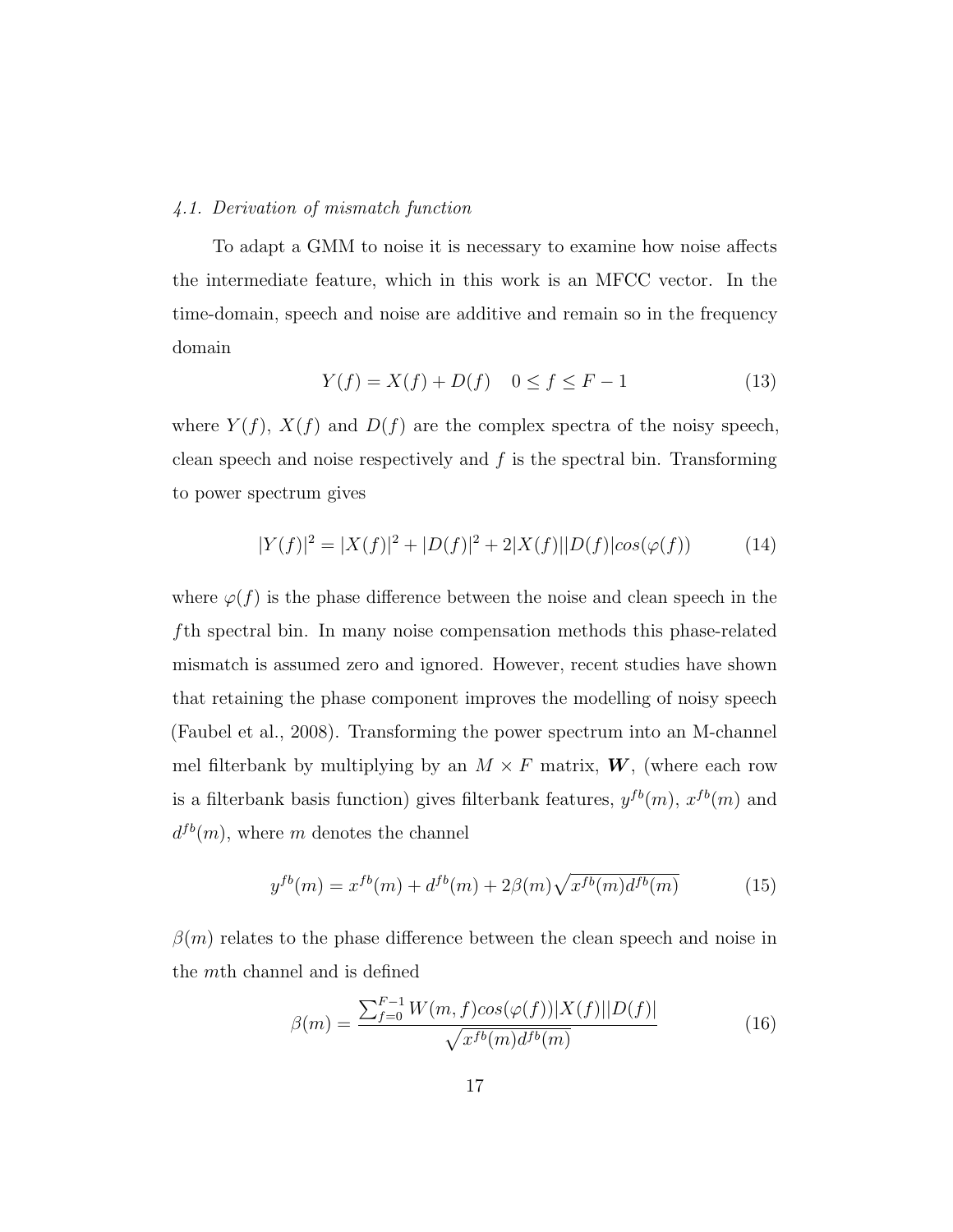Taking the log of the phase sensitive mismatch function and defining  $y^l, x^l$ and  $d^{l}$  as log filterbank vectors, the noisy log mel features can be obtained from a function,  $g(.)$ , of the clean speech and noise log mel features

$$
\mathbf{y}^{l} = g(\mathbf{x}^{l}, \mathbf{d}^{l}, \boldsymbol{\beta})
$$

$$
= \mathbf{x}^{l} + log(1 + \exp^{d^{l} - \mathbf{x}^{l}} + 2\boldsymbol{\beta}\sqrt{\exp^{d^{l} - \mathbf{x}^{l}}})
$$
(17)

Finally, in the MFCC domain, following multiplication by an  $M \times M$  DCT matrix,  $C$  (where each row is a cosine basis function), the same mismatch function,  $g(.)$ , gives noisy MFCC vector,  $y$ , from clean speech and noise MFCC vectors,  $x$  and  $d$ , and phase term,  $\beta$ ,

$$
\mathbf{y} = \mathbf{C}\mathbf{y}^l = \mathbf{C}g(\mathbf{C}^{-1}\mathbf{x}, \mathbf{C}^{-1}\mathbf{d}, \boldsymbol{\beta})
$$
(18)

 $\beta$  is obtained using the method in (Faubel et al., 2008) where a look-up table is trained offline. Then, for a given x and  $d$  the look-up table provides a phase averaged estimate of  $\beta$  that is used in Eq. (18).

## 4.2. Updating model parameters

The voiced, unvoiced and non-speech GMMs that model the joint density of clean intermediate feature and acoustic speech feature are now adapted to model the joint density of noisy intermediate feature and acoustic speech feature. The unscented transform is an effective method for estimating the statistics of a distribution that has undergone a non-linear transformation as is the case of speech and noise addition in the intermediate feature domain (Hu and Huo, 2006). As noise affects only the intermediate feature and not the acoustic feature, the unscented transform adapts only the intermediate feature statistics.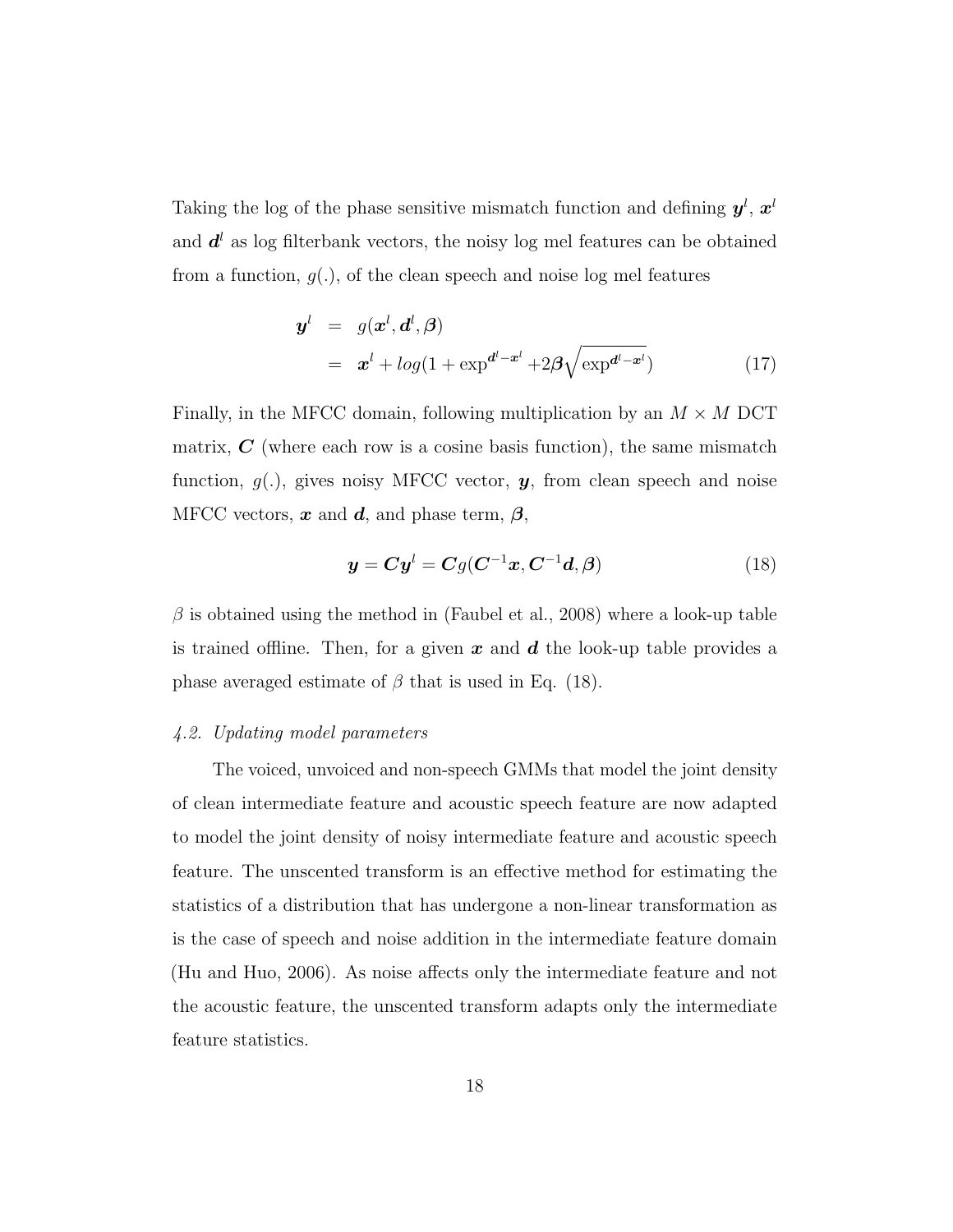For each GMM and each mixture component, k, a set of  $2(M + M_{\theta})$ sigma points,  $S_{k,vc}^z = \{s_{1,k,vc}^z, s_{2,k,vc}^z, \ldots, s_{2(M+M_\theta),k,vc}^z\}$ , are sampled from the distribution,  $\phi_{k,vc}^z$ , and comprise intermediate and acoustic feature components

$$
\mathbf{s}_{i,k,vc}^z = \left[\mathbf{s}_{i,k,vc}^x \; \mathbf{s}_{i,k,vc}^\theta\right] \tag{19}
$$

where  $M_{\theta}$  is the dimensionality of the acoustic feature vector. The sigma points are sampled so that their mean and covariance equal the mean and covariance of the kth mixture component in the GMM, i.e.  $\mu_{k,vc}^z$  and  $\Sigma_{k,vc}^{zz}$ , as described in (Hu and Huo, 2006).

A single Gaussian is also trained on intermediate features extracted from noise-only data and has mean and covariance  $\mu^d$  and  $\Sigma^{dd}$ . An augmented mean and covariance,  $\tilde{\mu}^d$  and  $\tilde{\Sigma}^{dd}$ , are created using zero padding to give the same dimensionality as the joint vector, i.e.  $M + M_{\theta}$ 

$$
\tilde{\boldsymbol{\mu}}^d = \begin{bmatrix} \boldsymbol{\mu}_{(M)}^d \\ \mathbf{0}_{(M_{\theta})} \end{bmatrix} \quad \text{and} \quad \tilde{\boldsymbol{\Sigma}}^{dd} = \begin{bmatrix} \boldsymbol{\Sigma}_{(M \times M)}^d & \mathbf{0}_{(M \times M_{\theta})} \\ \mathbf{0}_{(M_{\theta} \times M)} & \mathbf{0}_{(M_{\theta} \times M_{\theta})} \end{bmatrix}
$$
(20)

A further set of  $2(M + M_{\theta})$  sigma points,  $\mathbf{S}^{\tilde{d}} = \{s_1^{\tilde{d}}, s_2^{\tilde{d}}, \dots, s_{2l}^{\tilde{d}}\}$  $_{2(M+M_\theta)}^d\},\,\rm repre$ senting noise are generated from the noise distribution and sampled to have the same mean and covariance as in Eq. (20). These take the form

$$
\mathbf{s}_i^{\tilde{d}} = \left[ \mathbf{s}_i^d \ \mathbf{0}_{(M_\theta)} \right] \tag{21}
$$

Using the mismatch function,  $g(.)$ , in Eq. (18) the clean intermediate feature sigma points,  $s_{i,k,vc}^x$ , and noise sigma points,  $s_i^d$ , are combined to give noisy sigma points,  $s_{i,k,vc}^{\hat{y}}$ . Augmenting these with the acoustic feature sigma points,  $s^{\theta}_{i,k,vc}$ , gives noise adapted sigma points,  $s^{\hat{z}}_{i,k,vc}$ 

$$
\mathbf{s}_{i,k,vc}^{\hat{z}} = \left[\mathbf{s}_{i,k,vc}^{\hat{y}} \ \mathbf{s}_{i,k,vc}^{\theta}\right] = \left[g(\mathbf{s}_{i,k,vc}^x, \mathbf{s}_i^d, \ \boldsymbol{\beta}) \ \mathbf{s}_{i,k,vc}^{\theta}\right]
$$
 (22)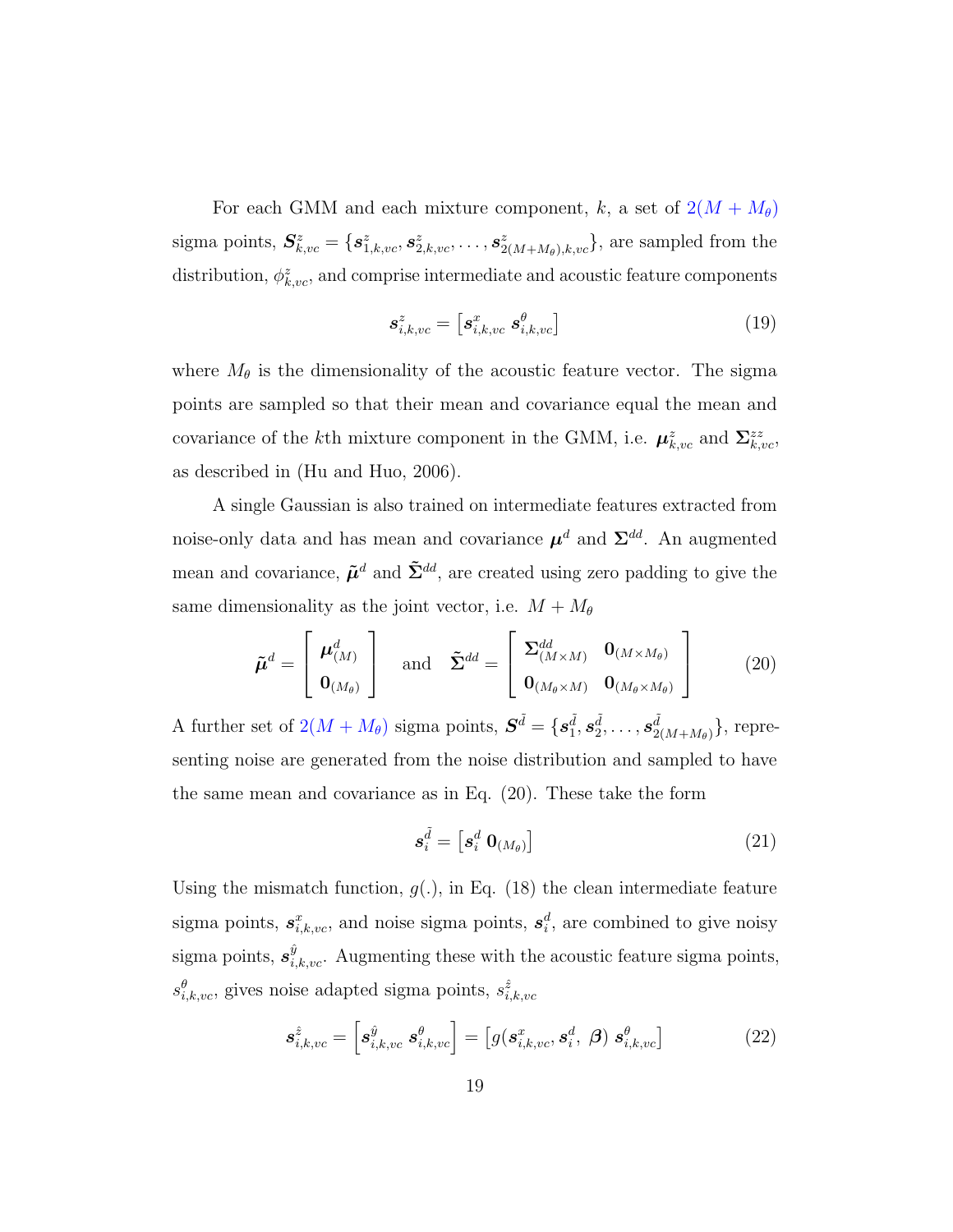Finally, for each set of adapted sigma points,  $S_{k,vc}^{\hat{z}}$ , their mean and covariance are computed and provide the updated statistics for each component,  $\phi_{k,vc}^{\hat{y}\hat{\theta}}$ , of the GMM to model the joint density of noisy intermediate feature and acoustic feature.

#### 4.3. Implementation

To investigate the effect that the amount of noise adaptation data has on estimation accuracy, preliminary tests were performed that examined acoustic feature estimation accuracy as the amount of noise adaptation data increased from 0 to 30 seconds. For illustration, Fig. 3 shows fundamental frequency estimation error,  $E_{f_0}$  (defined in Eq. (23)), in white, babble and destroyer noises at an SNR of 0dB when using from 0 to 30 seconds of noise. The destroyer noise is taken from the operations room and comprises a fairly constant mechanical noise, people talking and a tannoy sounding at irregular intervals. Adaptation to the stationary white noise is rapid, with just 1 second sufficient to estimate the noise statistics. In babble and destroyer noises, their less stationary nature results in adaptation requiring more data to capture the characteristics, although error is minimised with 5 seconds of data and is still effective with only 1 second. Tests on estimating spectral envelope and voicing features were also made and were found to have similar rates of convergence.

Based on this analysis, the remainder of tests reported in this work use 0.5 seconds of noise adaptation data which is taken from the beginning of each utterance and is before the start of the speech. In a practical scenario the noise statistics would need to be computed using, for example, voice activity detection, minimum statistics or recursive averaging techniques (Martin, 2001;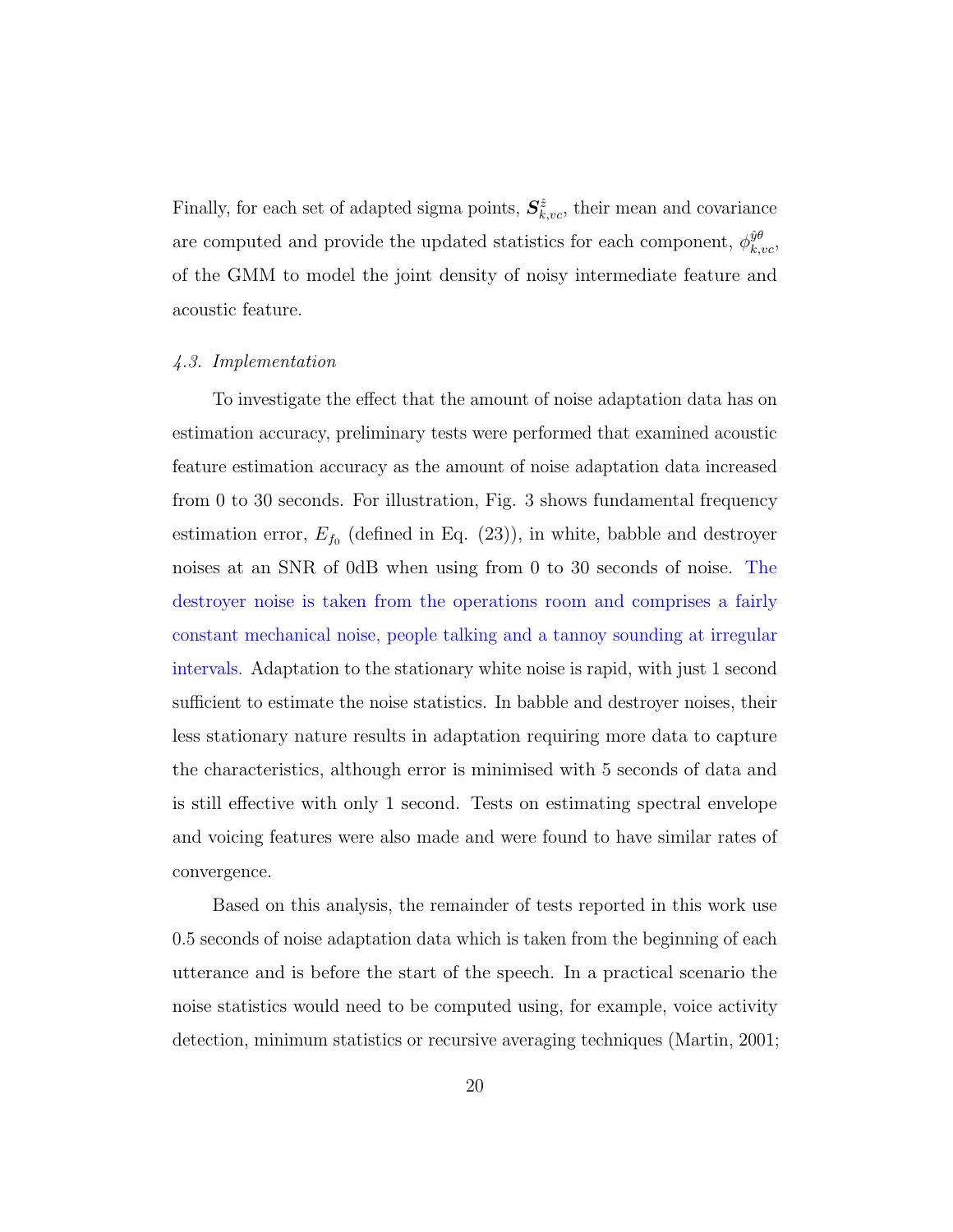

Figure 3: Speaker dependent  $E_{f_0}$  for varying amounts of noise adaptation data at an SNR of 0dB in white noise, babble noise and destroyer noise. Note - for clarity the ordinate is limited to 30%.

Rangachari and Loizou, 2006; Taghia et al., 2011). We chose to use a simple method as the noise estimate is reliable which means subsequent analysis of acoustic feature estimation is not subject to variations in noise estimation accuracy. For completeness we did perform some tests using the more practical noise estimation methods and found no significant difference in performance.

# 5. EXPERIMENTAL RESULTS

This section presents experiments that examine acoustic feature estimation in noisy conditions and under speaker variability. Experiments use first a speaker dependent database to examine specifically the effectiveness of noise adaptation. This database contains 579 phonetically balanced sentences for training and 246 for testing (130,000 test vectors) spoken by a female US English speaker, each with a duration of between 5 and 9 seconds. Along with the audio, laryngograph recordings were also made so the reference fundamen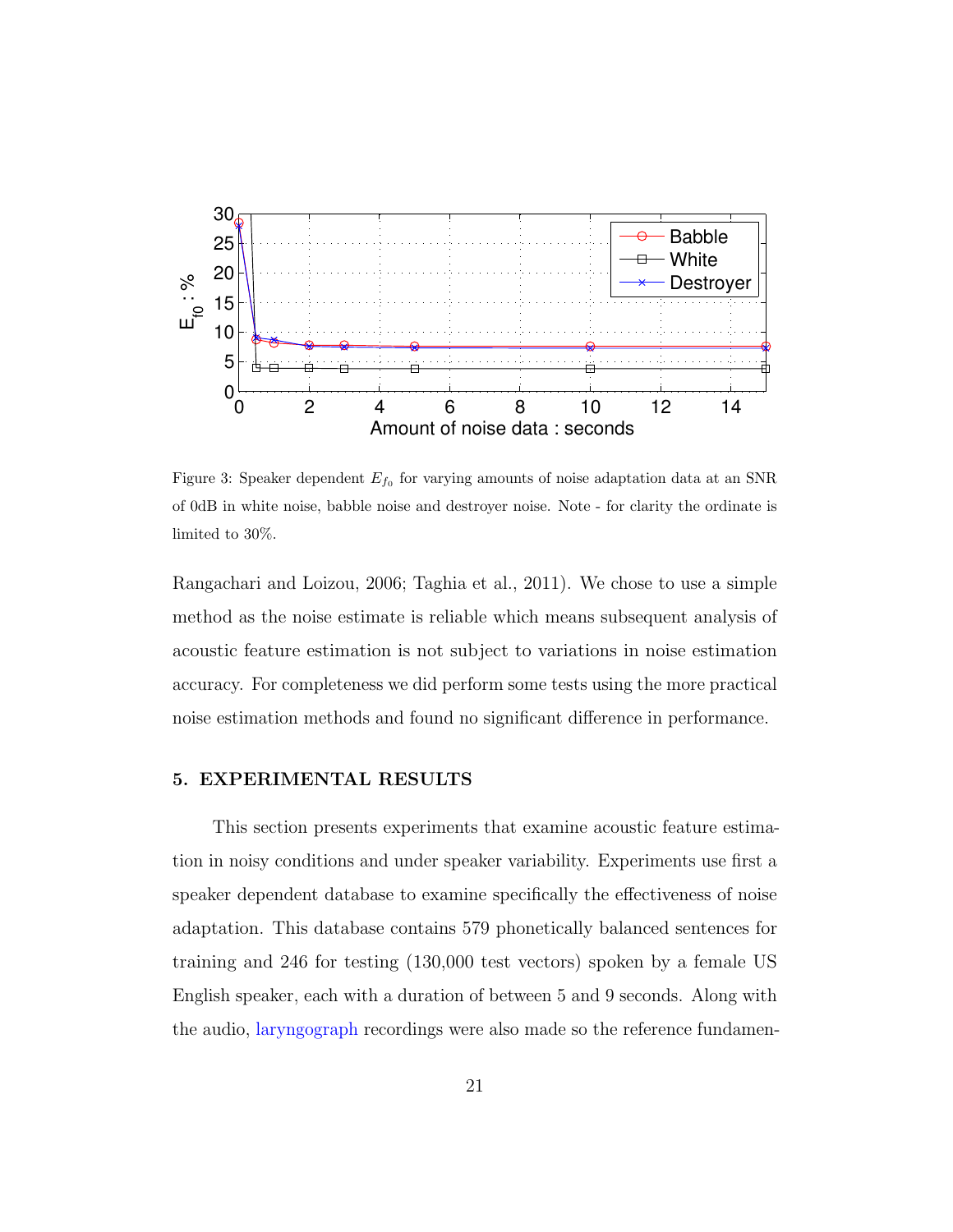tal frequency and voicing are very accurate. The reference spectral envelope was estimated using filterbank analysis on the clean speech. Approximately 65% of frames were voiced, 20% unvoiced and 15% non-speech. A second set of experiments uses speaker independent data and now examines both noise and speaker adaptation. These use 22 hours of the WSJCAM0 database for training, taken from 48 female and 63 male speakers, and a further hour for testing, spoken by a different set of 5 female and 5 male speakers containing 360,000 test vectors (Robinson et al., 1995). No laryngograph recordings were available and instead the PRAAT tool was applied to clean speech to give reference fundamental frequency and voicing that were checked manually for voicing errors and halving and doubling errors (Boersma and Weenik, 2001). Approximately 50% of frames were voiced, 30% unvoiced and 20% non-speech.

The audio was sampled at 8kHz and tests carried out in white noise, babble noise and destroyer operations room noise, added at SNRs between -5dB and +15dB as an aim of the work is robustness in high noise levels (Varga and Steeneken, 1993). White noise was chosen because of its stationary character and babble and destroyer noises because of their non-stationary character. Together these give varied test conditions across a range of potential environments and provide useful analysis. This section now considers fundamental frequency estimation, voicing classification and spectral envelope estimation, and within each, first speaker-dependent and then speaker-independent performance.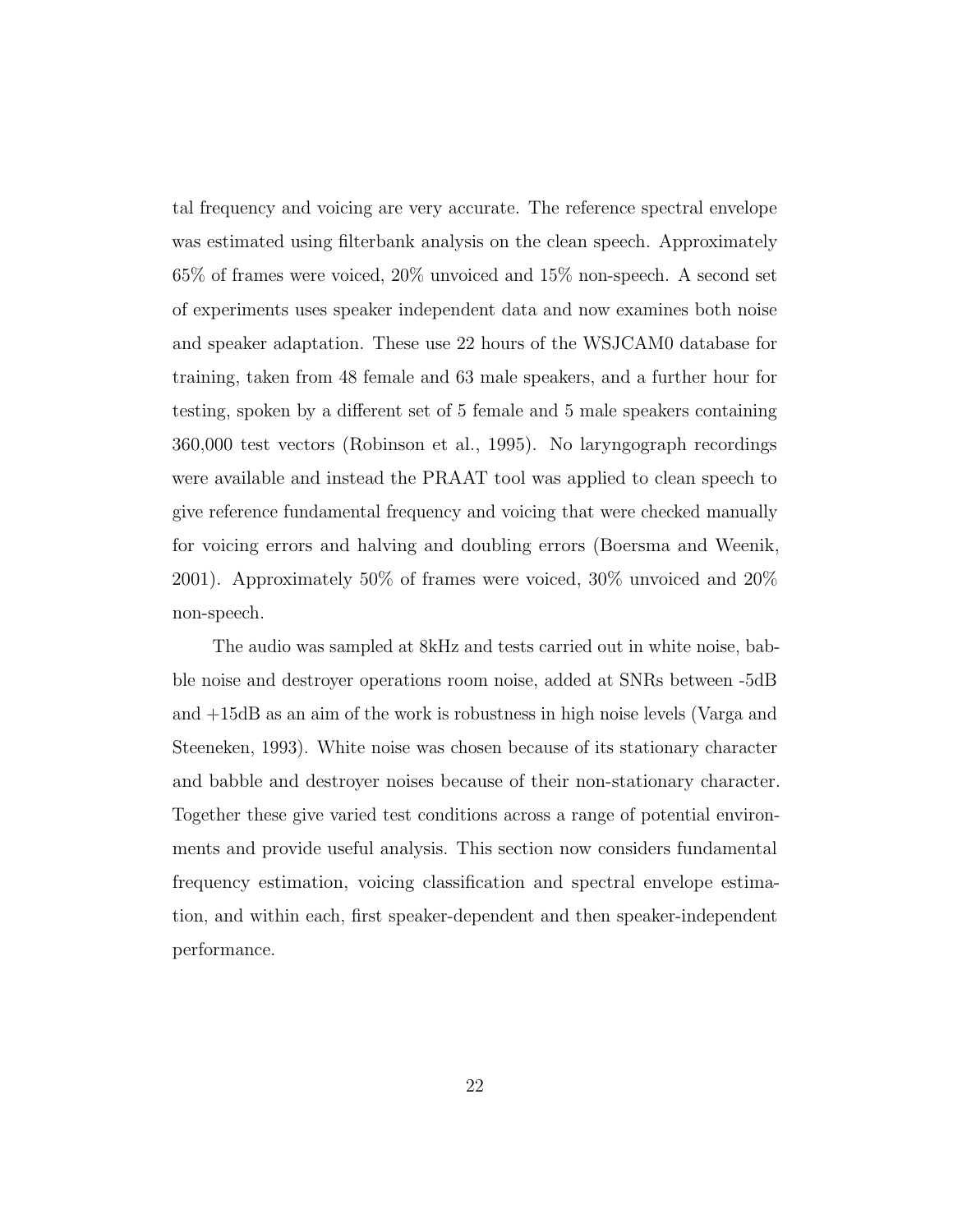## 5.1. Fundamental frequency estimation

Fundamental frequency error,  $E_{f_0}$ , is measured as

$$
E_{f_0} = \frac{1}{N_V} \sum_{i=1}^{N} \left( \frac{|\hat{f}_{0i} - f_{0i}|}{f_{0i}} \right) \times 100\% \quad \forall f_{0i} > 0 \tag{23}
$$

 $\hat{f}_{0i}$  and  $f_{0i}$  are the estimated and reference fundamental frequencies for the ith voiced frame and  $N_V$  is the number of voiced frames. To avoid analysis being affected by voicing errors,  $E_{f_0}$  is measured on only frames classified as voiced.

## 5.1.1. Speaker dependent

Speaker dependent tests first examine the effect of the number of filterbank channels and number of mixture components in the GMM. Filterbanks from 16 to 128 channels and mixture components from 1 to 512 were tested across a range of SNRs from -5dB to clean conditions. As an example, Fig. 4 shows  $E_{f_0}$  in white noise at an SNR of 10dB. Increasing the number of mixture components reduces estimation error considerably until approximately 128 after which gains become minimal. Increasing the filterbank from 16 to 32 channels reduces error but beyond that no further reduction is observed. Similar patterns of results were obtained at other SNRs and noises. Taken across all test conditions, lowest errors were with a 32 channel filterbank and 256 mixture components and this configuration is used for the remainder of fundamental frequency estimation.

Noise adaptation is now examined and no speaker adaptation applied as the tests use speaker dependent data. Fig. 5 shows  $E_{f_0}$  in white, babble and destroyer noises at SNRs from -5dB to +15dB for clean trained models, models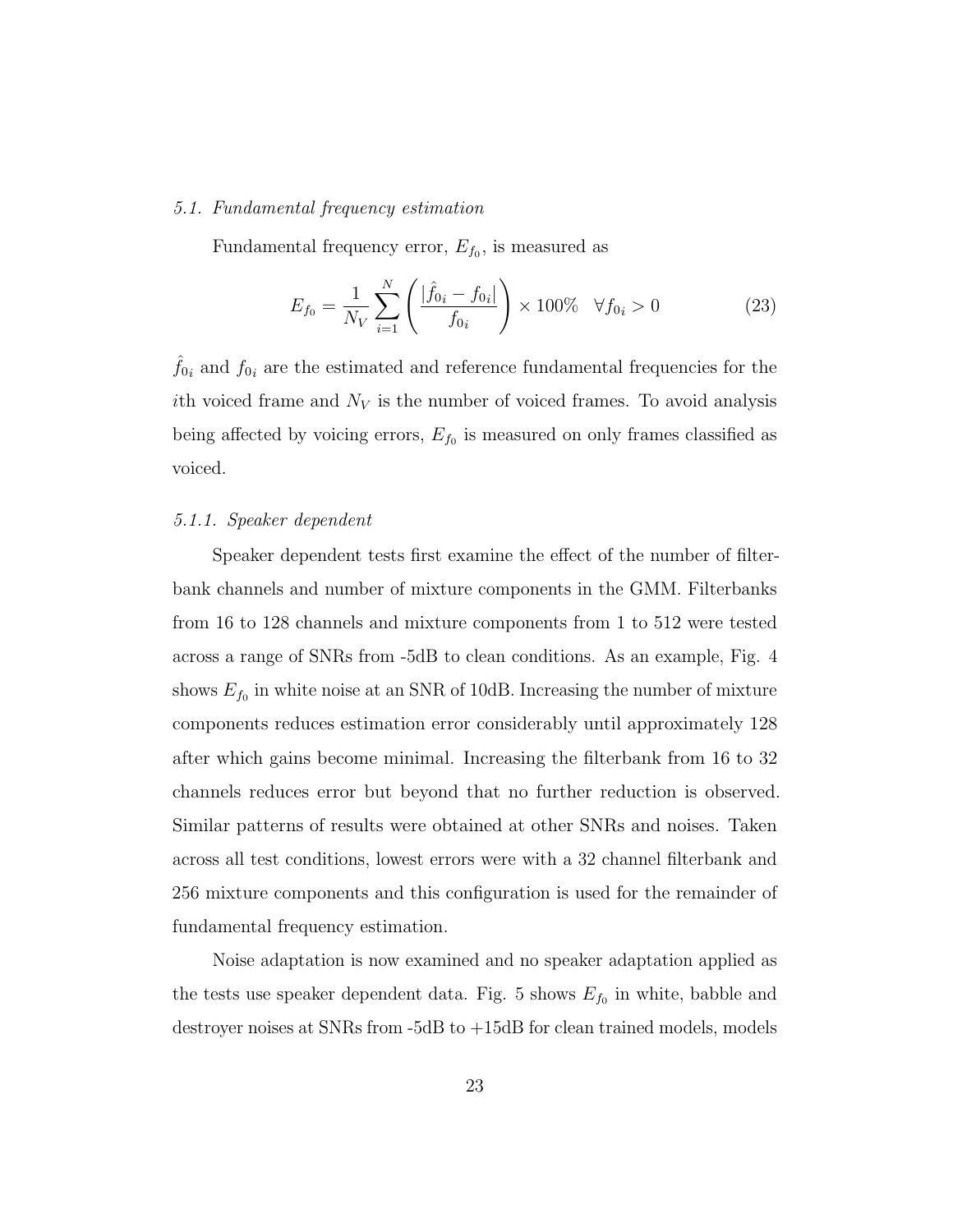

Figure 4: Speaker dependent  $E_{f0}$  for 16 to 128 filterbank channels and 1 to 512 mixture components in white noise at an SNR of 10dB.

trained and tested under the same noise conditions and models adapted to noise.  $E_{f_0}$  was 2.1% in clean conditions. For comparison, the performance of the ETSI XAFE (ETSI, 2003), YIN (de Cheveign´e and Kawahara, 2002), PEFAC (Gonzalez and Brookes, 2014) and parametric fast NLS (Nielsen et al., 2016) methods are also shown. These had  $E_{f_0}$  of 2.5%, 3.2%, 3.8% and 2.2%, respectively in clean conditions. (Note - the NLS method assumes white noise, so for testing in babble and destroyer noises pre-whitening is applied). Estimates from the clean trained model (CLEAN), whilst accurate in clean conditions, deteriorate rapidly as SNRs fall as the input speech statistics become unmatched to those in training. Matching the statistics of the model (MATCH) to the noisy speech by training and testing in the same noise conditions gives a substantial reduction in error. Using noise adaptation (N-ADAPT) to adjust the clean trained model to the noise characteristics is highly effective with  $E_{f_0}$  almost identical to matched models. For example, at an SNR of -5dB in white noise the adapted models had  $E_{f_0}$  of 5.3% which is an increase of just 3.2% over that obtained in clean conditions. In comparison,  $E_{f_0}$  for YIN, XAFE, PEFAC and NLS are 17.6%, 30.3%, 9.2%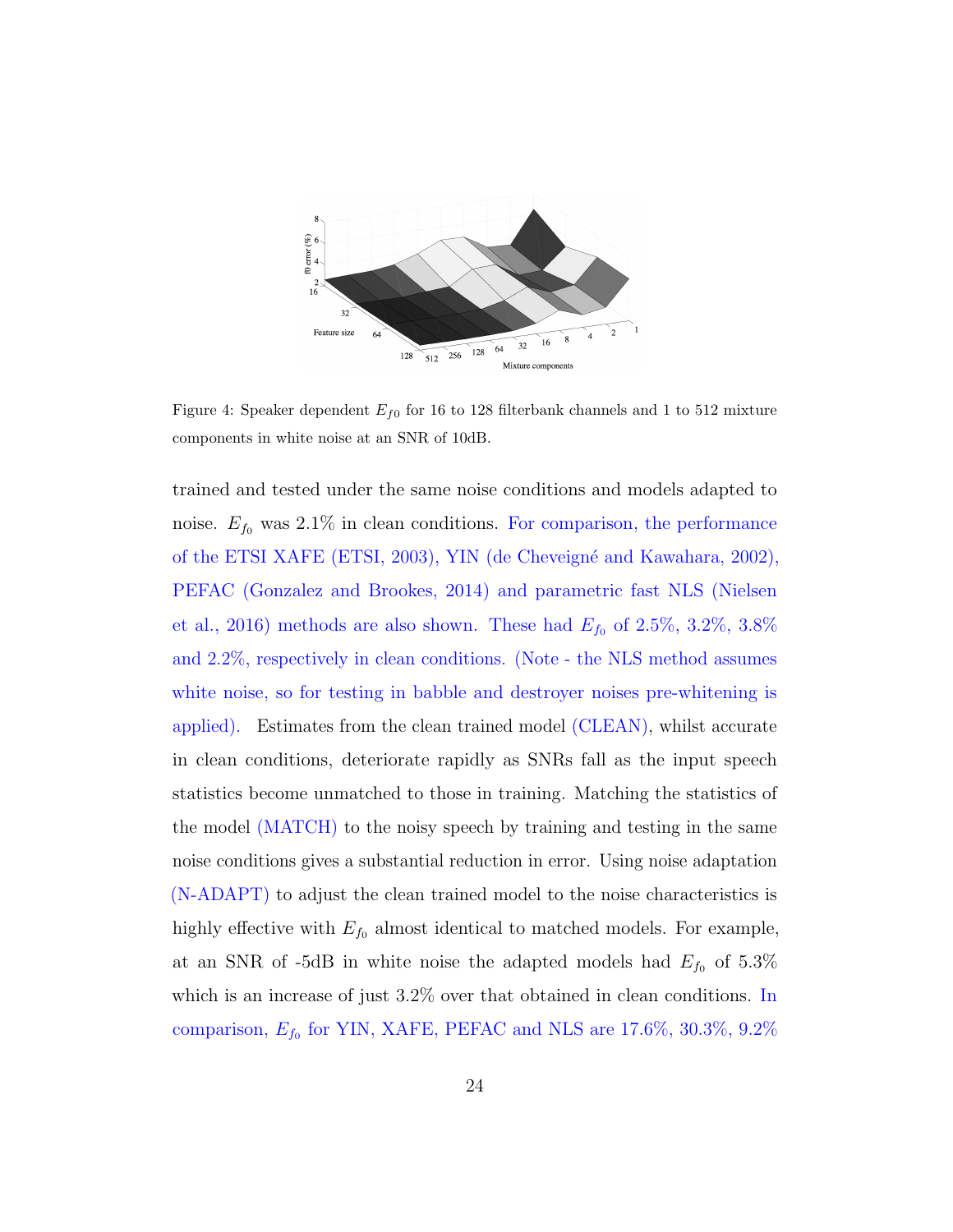and 6.5%, respectively. In fact, estimates from these comparative methods were consistently worse than the proposed method. We did examine whether accuracy could be improved by applying speech enhancement (both log MMSE and Wiener filtering (Ephraim and Malah, 1985; Scalart and Vieira-Filho, 1996)) prior to  $f_0$  estimation but found this to reduce performance which we attribute to distortion introduced, particularly at lower SNRs.

#### 5.1.2. Speaker independent

For speaker independent estimation, noise adaptation is identical to that for speaker-dependent models, and speaker adaptation is also used to adjust the statistics of the model to the speaker under test. Fig. 6 shows  $E_{f_0}$  for clean trained models, models adapted to noise and then models adapted to speaker and noise.  $E_{f0}$  in clean conditions was 3.8%. Accuracy using XAFE, YIN, PEFAC and NLS are also shown and these had  $E_{f_0}$  of 8.4%, 3.6%, 3.8% and 3.7%, respectively, in clean conditions. Adapting the speech models to noise (N-ADAPT) again gives substantial improvement over clean trained models. Errors are further reduced when the models are adapted to both speaker and noise (NS-ADAPT) and this gives best performance of all the methods tested and was almost identical to that of matched conditions (not shown to improve clarity of plots).

In comparison, YIN and PEFAC are effective in white noise, with errors just higher than adapted models, but less so in the non-stationary noises. NLS is even more effective in white noise, achieving lower errors than YIN and PEFAC, but slightly higher than adapted models, and is also less accurate in babble and destroyer noises. XAFE deteriorates rapidly in both noise types as SNRs fall below 15dB. For example, at an SNR of -5dB in white noise,  $E_{f0}$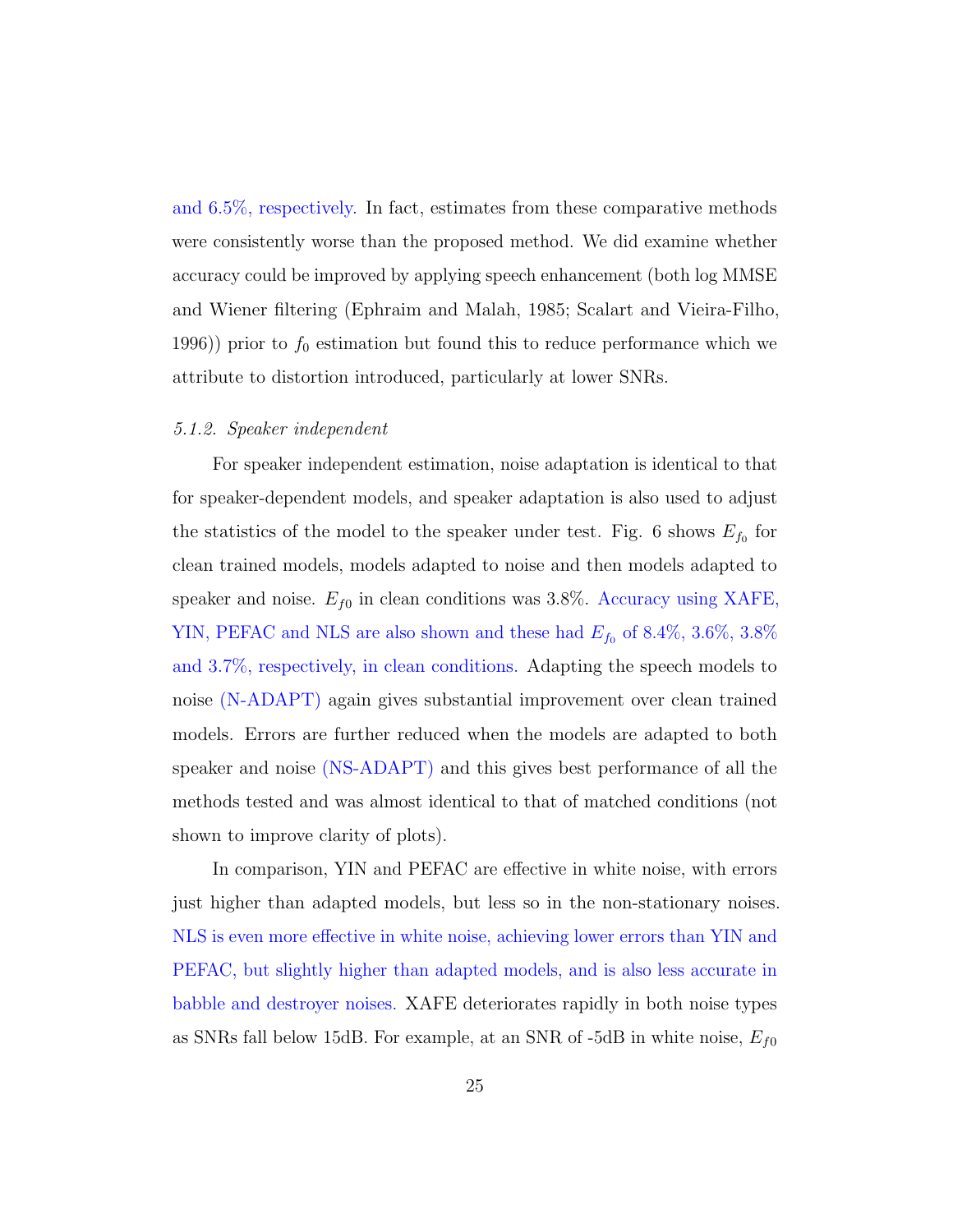

Figure 5: Speaker dependent  $E_{f_0}$  in a) white noise, b) babble noise and c) destroyer operations room noise, at SNRs from -5dB to +15dB for clean trained models (CLEAN), matched models (MATCH), noise adapted models (N-ADAPT), XAFE, YIN, PEFAC and NLS. Note - to improve clarity at lower  $E_{f_0}$  values the ordinate is limited to 60%.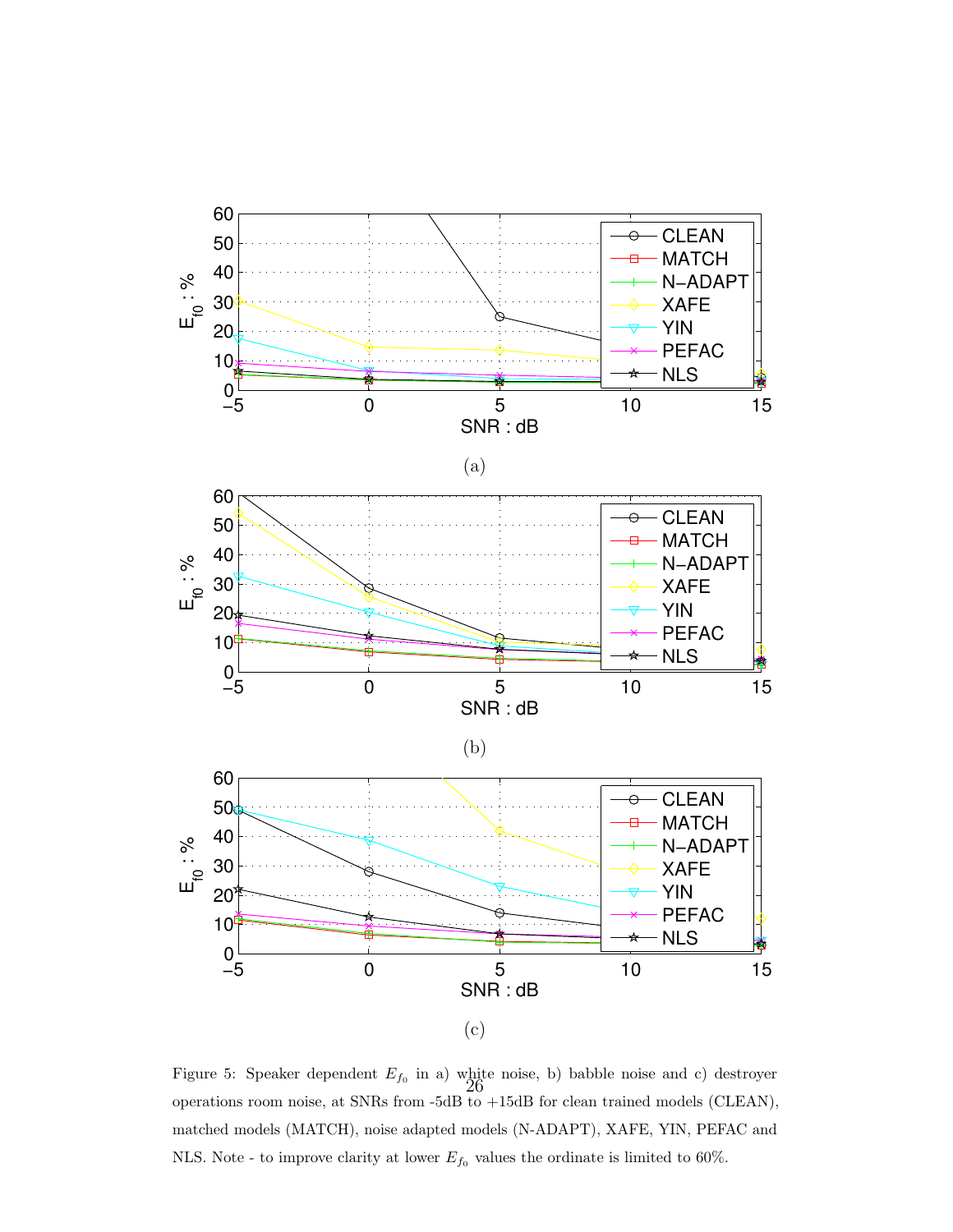using adaptation is 10.2%, while for YIN  $E_{f_0}$  is 17.9%, for PEFAC is 14.9% and for NLS is 12.0%. Again, we found that applying speech enhancement increased  $E_{f_0}$ .

## 5.2. Voicing classification

Voicing classification error,  $E_V$ , is measured as

$$
E_V = \frac{N_{\overline{V}|V} + N_{\overline{UV}|UV} + N_{\overline{NS}|NS}}{N_T} \times 100\% \tag{24}
$$

 $N_{\overline{V}|V}$ ,  $N_{\overline{UV}|UV}$  and  $N_{\overline{NS}|NS}$  are the number of voiced, unvoiced and non-speech frames classified incorrectly and  $N_T$  is the total number of frames under test.

## 5.2.1. Speaker dependent

An initial test, similar to that for fundamental frequency estimation in Section 5.1.1, investigated the effect of the size of filterbank and number of mixture components.  $E_V$  was minimised with 8 channels and 16 mixture components and beyond these values the error remained unchanged. This is considerably fewer channels than minimised  $E_{f0}$  and is attributed to less fine spectral detail needed to discriminate between voicing classes. Similarly, the GMM requires fewer mixture components than needed to minimise  $E_{f0}$ . Section 5.1 determined that fundamental frequency error was minimised with 32 filterbank channels and 256 mixture components. Given that no reduction in voicing classification error was observed beyond 8 channels and 16 mixture components the same GMMs used for fundamental frequency estimation can also be used for voicing classification which gives a single statistical framework for both acoustic features.

Fig. 7 shows speaker-dependent voicing error in white, babble and destroyer noises at SNRs from -5dB to +15dB for clean trained models,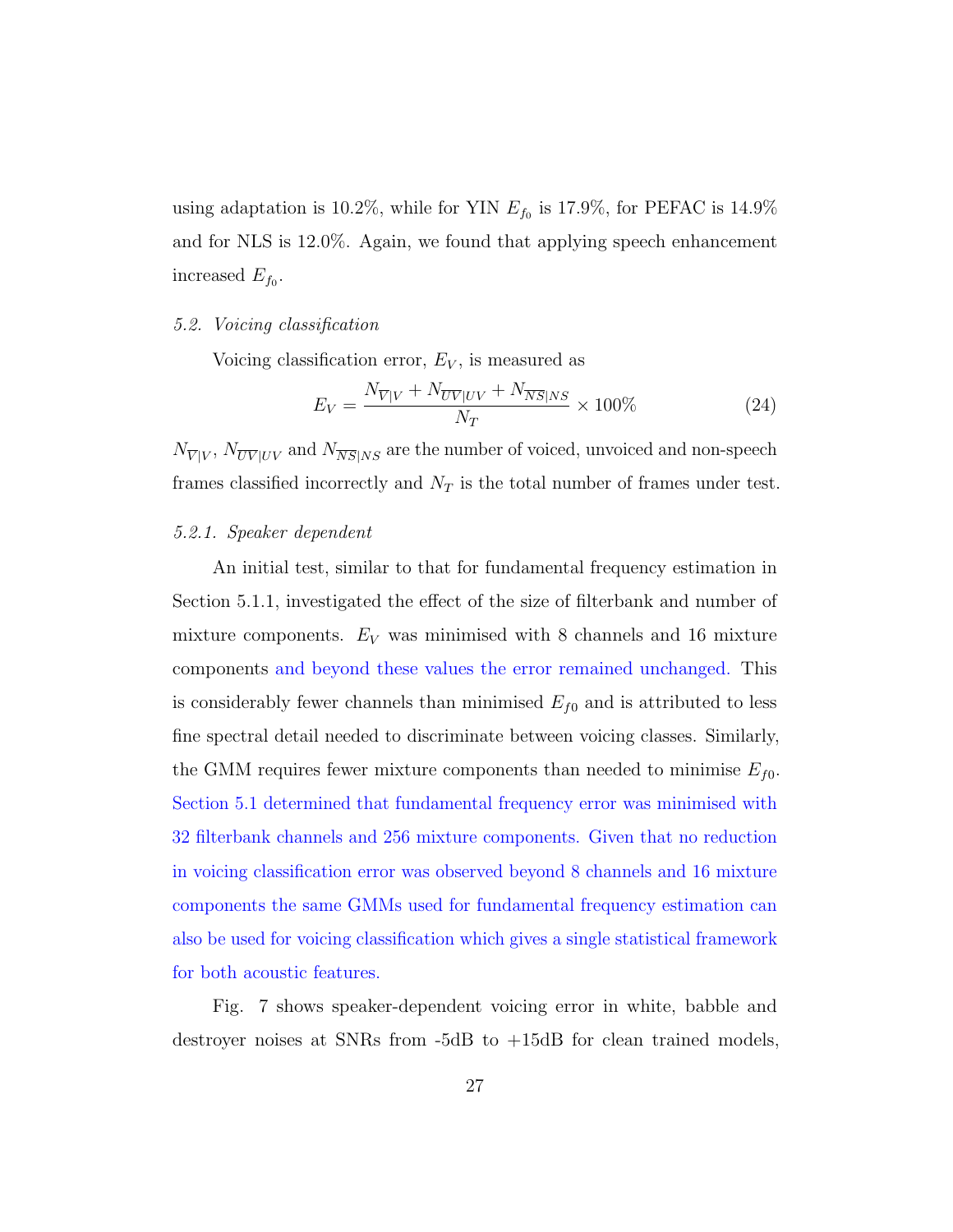

Figure 6: Speaker independent  $E_{f_0}$  in a) white noise, b) babble noise and c) destroyer operations room noise, at SNRs from -5dB to +15dB for clean trained models (CLEAN), noise adapted models (N-ADAPT), noise and speaker adapted models (NS-ADAPT), XAFE, YIN, PEFAC and NLS. Note - to improve clarity at lower  $E_{f_0}$  values the ordinate is limited to 60%.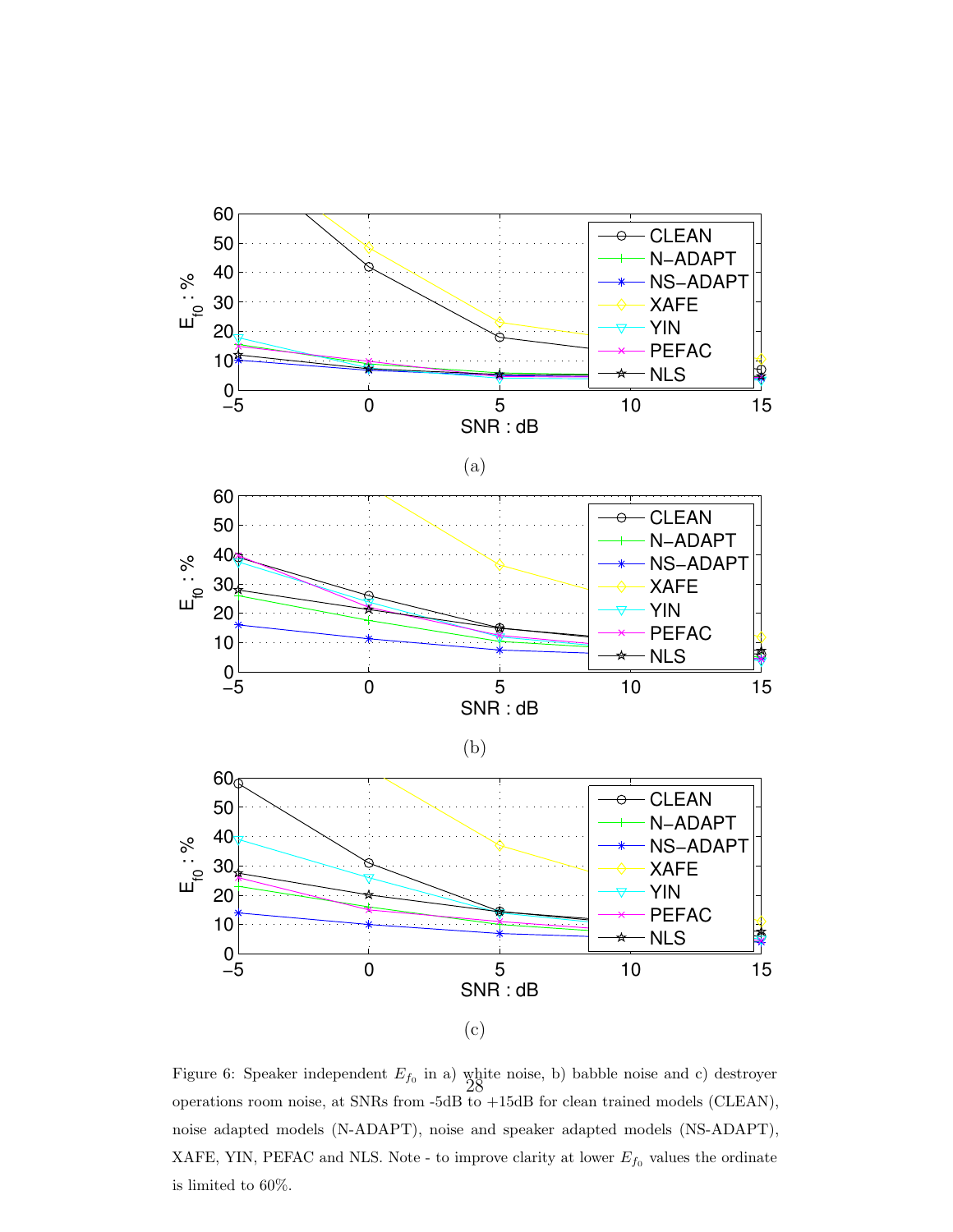matched models and models adapted to noise. Voicing error in clean conditions is 4.5%. For comparison, voicing error is shown for XAFE and PEFAC which have  $E_V$  of 6.1% and 10.8% in clean conditions. Using clean trained models (CLEAN), voicing errors increase rapidly as SNRs reduce. The majority of these errors are non-speech and unvoiced frames being incorrectly classified as speech due to their increased energy matching better to the higher energy of the voiced model. Adapting the clean models to noise (N-ADAPT) reduces error substantially and performance is now indistinguishable from models trained under matched noise conditions  $(MATCH)$ .  $E_V$  deteriorates rapidly for XAFE whilst PEFAC remains much more robust and has  $E_V$  about 10% higher than the adapted models.

#### 5.2.2. Speaker independent

Fig. 8 shows  $E_V$  for speaker-independent testing in white, babble and destroyer noises using clean trained models, noise adapted models and noise and speaker adapted models. In clean conditions,  $E_V$  is 7.1% with clean speaker independent models which reduces to 6.3% when adapted to the speaker under test. Results using XAFE and PEFAC are also shown which have  $E_V$  of 10.8% and 11.0%. Compared to clean models (CLEAN), noise adaptation (N-ADAPT) gives a substantial reduction in error and a further reduction when also applying speaker adaptation (NS-ADAPT). However, the reduction in error with speaker adaptation is much less than observed in fundamental frequency estimation. PEFAC and XAFE introduce significantly more errors as SNRs fall – for example at -5dB in white noise,  $E_V$  for PEFAC is 19.2% compared to 12.5% for adapted models.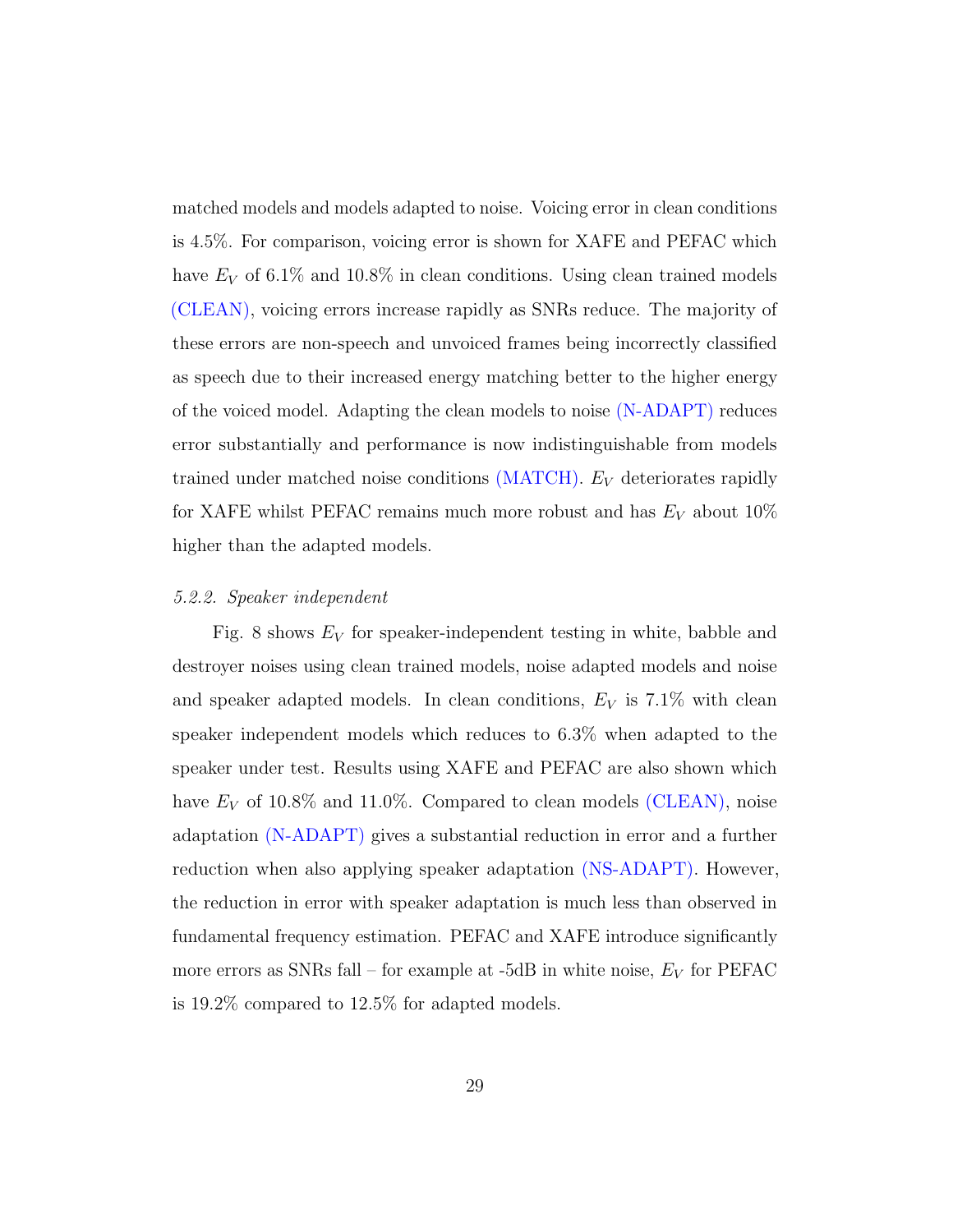

Figure 7: Speaker dependent  $E_V$  in a) white noise, b) babble noise and c) destroyer noise at SNRs from -5dB to +15dB for clean trained models, noise adapted models, matched % models, XAFE and PEFAC.  $$\rm 30$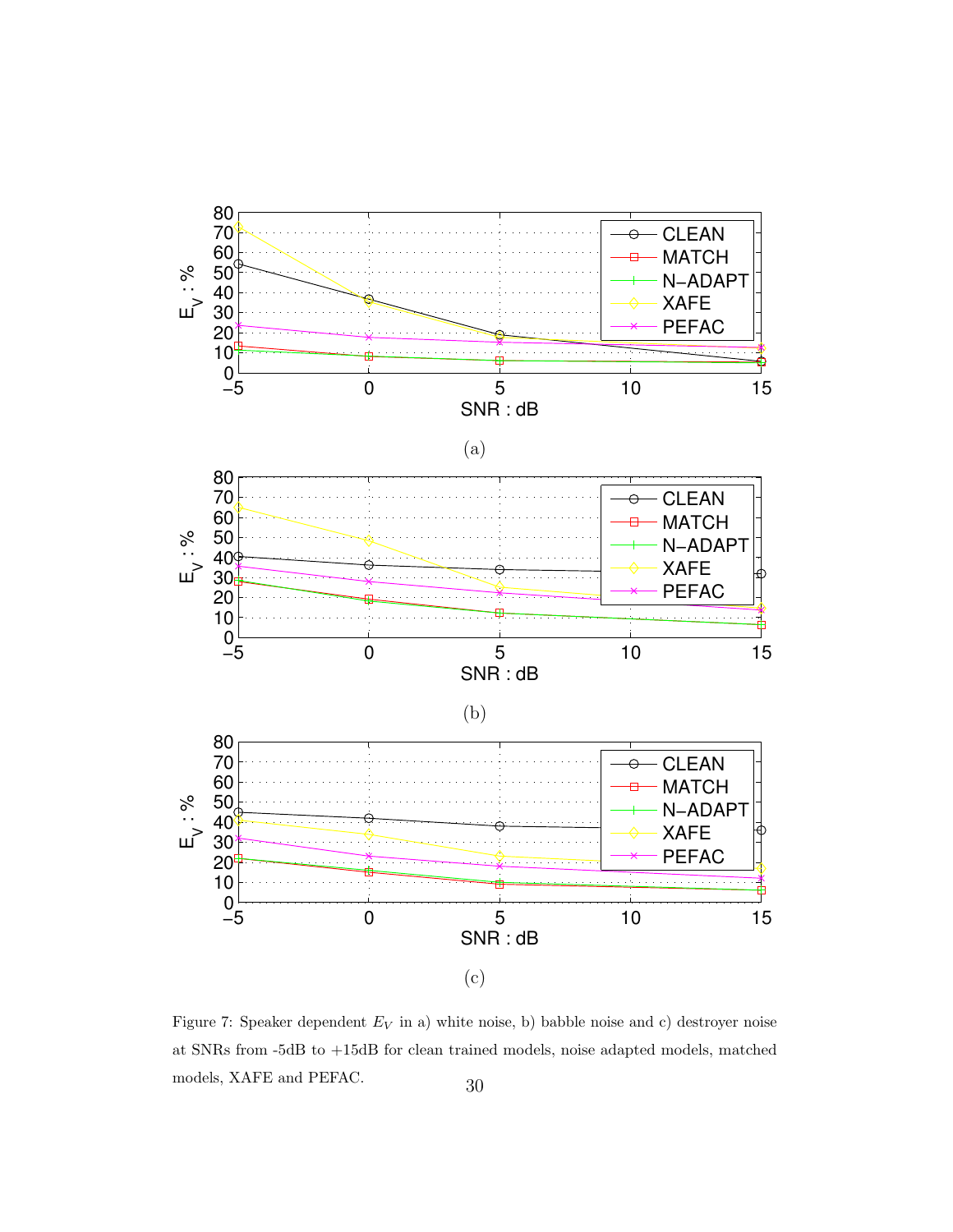

Figure 8: Speaker independent  $E_V$  in a) white noise, b) babble noise and c) destroyer noise at SNRs from -5dB to +15dB for clean trained models, noise adapted models, noise and speaker adapted models, XAFE and PEFA $G_1$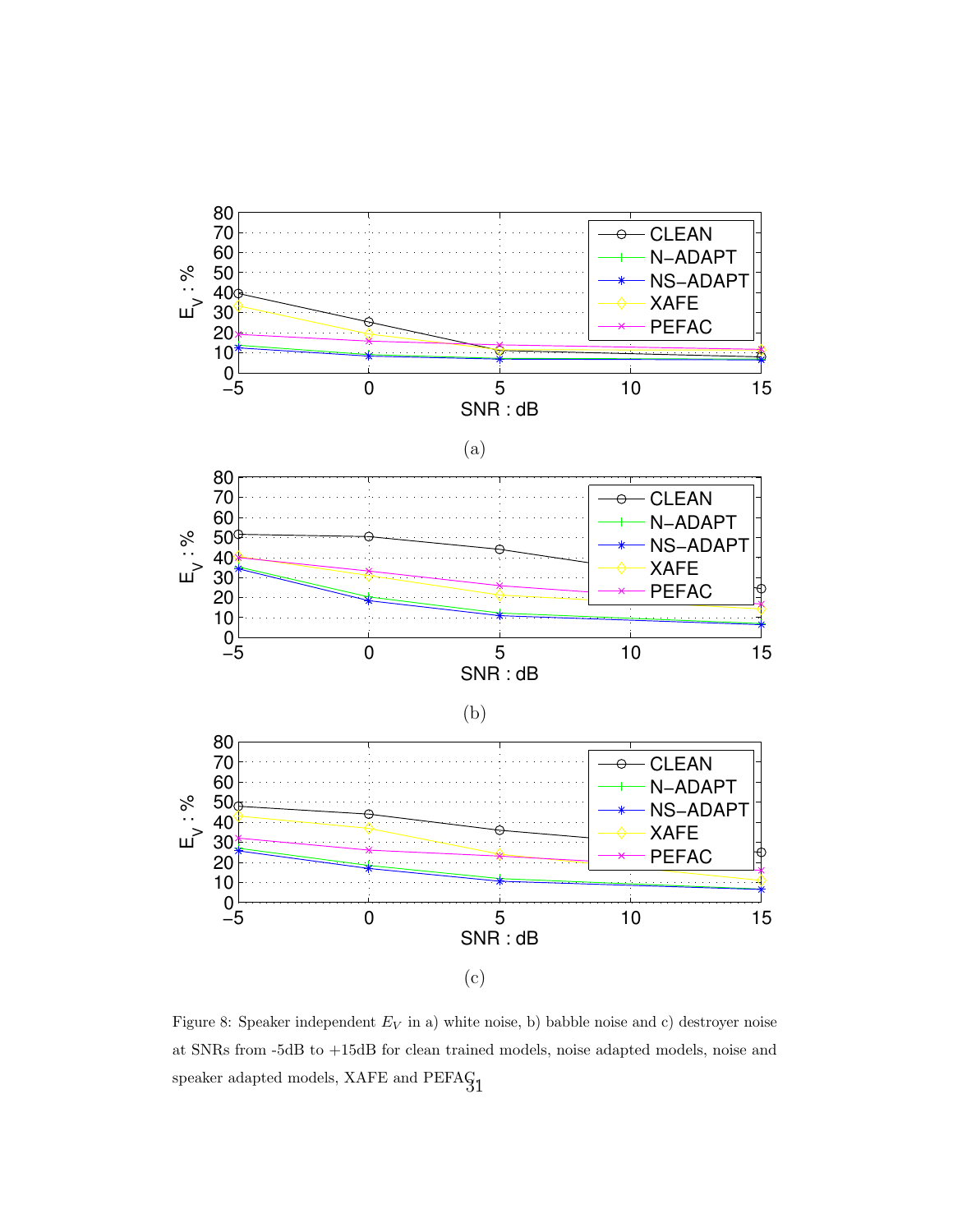#### 5.3. Spectral envelope estimation

The log likelihood ratio (LLR) is used to evaluate spectral envelope estimation as it is relatively insensitive to fine spectral detail from harmonic structure and more sensitive to spectral envelope. A low LLR indicates a closer spectral match and is defined (Loizou, 2007)

$$
LLR = \frac{1}{N} \sum_{i=1}^{N} log\left(\frac{\hat{\boldsymbol{b}}_x^T(i)\boldsymbol{R}_{xx}(i)\hat{\boldsymbol{b}}_x(i)}{\boldsymbol{b}_x^T(i)\boldsymbol{R}_{xx}(i)\boldsymbol{b}_x(i)}\right)
$$
(25)

where  $\mathbf{R}_{xx}(i)$  and  $\mathbf{b}_x(i)$  are the autocorrelation matrix and LPC coefficient vector computed from the ith frame of the the original clean speech signal.  $\hat{\mathbf{b}}_x(i)$  is the LPC coefficient vector found by inverting the estimated filterbank vector,  $\hat{\chi}_i$ , into a smoothed power spectrum using cubic spline interpolation and taking a inverse Fourier transform. Initial tests examined the effect of filterbank and mixture components with best performance obtained using 32 channels and 256 mixture components. This is the same as the best configuration for fundamental frequency estimation and allows all three acoustic features to be estimated from the same filterbank/GMM configuration.

#### 5.3.1. Speaker dependent

Fig. 9 shows LLRs for clean trained models, matched models and models adapted to noise in white, babble and destroyer noises at SNRs from -5dB to 15dB. For comparison LLRs were also computed from noisy speech that had been enhanced by spectral subtraction, Wiener filtering and log MMSE methods of speech enhancement (Berouti et al., 1979; Ephraim and Malah, 1985; Loizou, 2007; Scalart and Vieira-Filho, 1996). In each case the noisy signal was input into the enhancement method and LLRs computed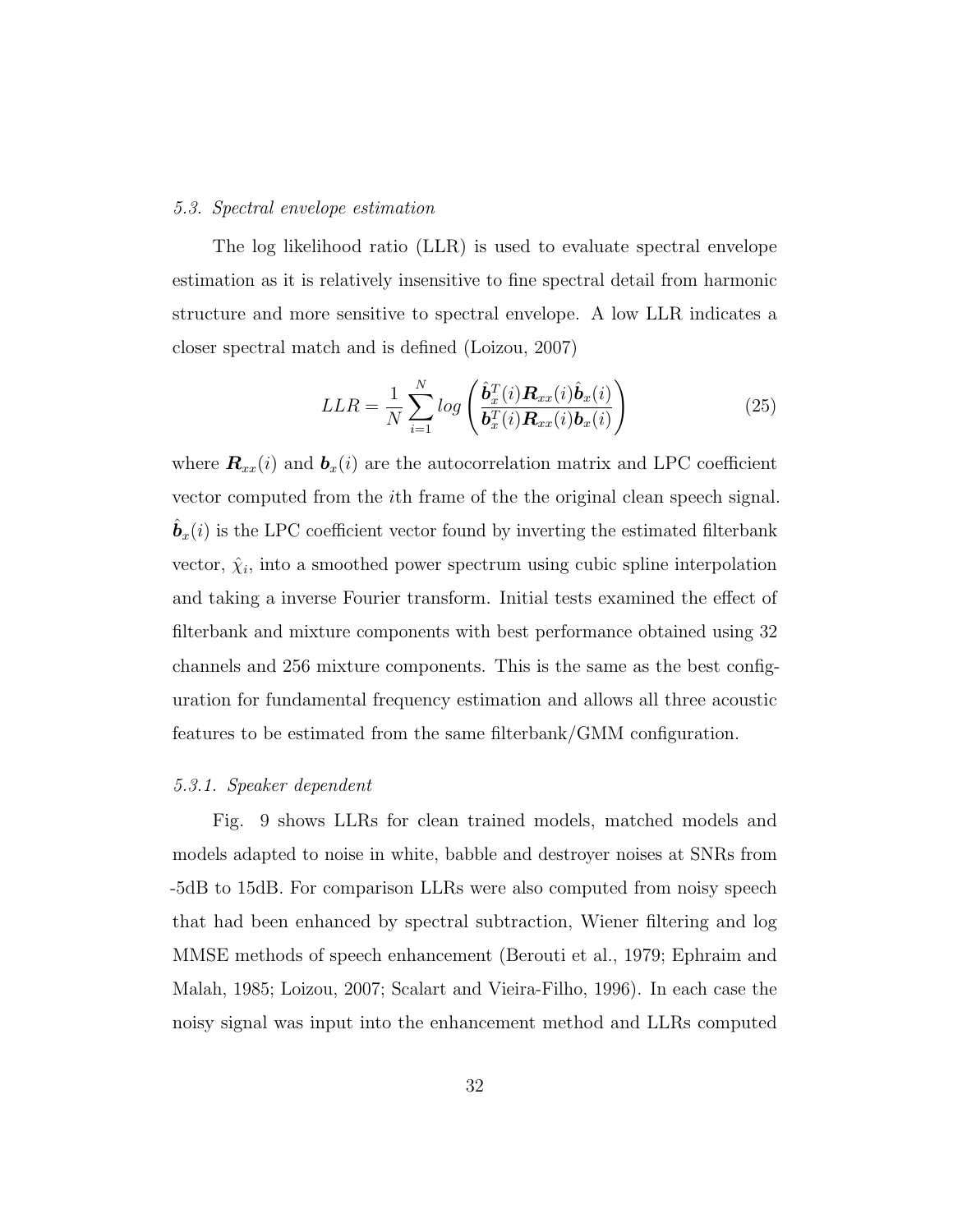from the enhanced speech. LLRs using clean trained models (CLEAN) increased rapidly as SNRs fell but adapting the models to noise reduced LLRs substantially. In comparison to matched models (MATCH), which attained lowest LLRs, adapted models perform almost identically. Adaptation (N-ADAPT) performed much better than the three enhancement methods, which had a ranking of LLRs equal to that reported when measuring their respective speech quality (Loizou, 2007). Similar to Fig. 3, further tests varied the amount of noise adaptation data and found LLRs to converge after 1.5 seconds for white noise and 2.5 seconds for babble and destroyer noises.

### 5.3.2. Speaker independent

Fig. 10 shows LLRs for speaker-independent testing using clean models, noise adaptation, speaker and noise adaptation, spectral subtraction, Wiener filtering and log MMSE. Speaker independent results follow a similar trend to speaker-dependent testing where adapting the clean models to noise (N-ADAPT) gives a large reduction in LLR, and a further, but smaller, reduction when applying noise and speaker adaptation (NS-ADAPT). This is substantially lower than spectral subtraction, Wiener or log MMSE. For example, at an SNR of -5dB in white noise, the LLR for noise adapted models is 0.89 which is further reduced to 0.83 when adapting to both speaker and noise which compares to 1.40 for log MMSE.

## 6. Discussion

In noise-free conditions the clean trained models provide accurate estimates of acoustic features and outperform the comparative methods tested. As noise increases the statistics of the clean models become mismatched to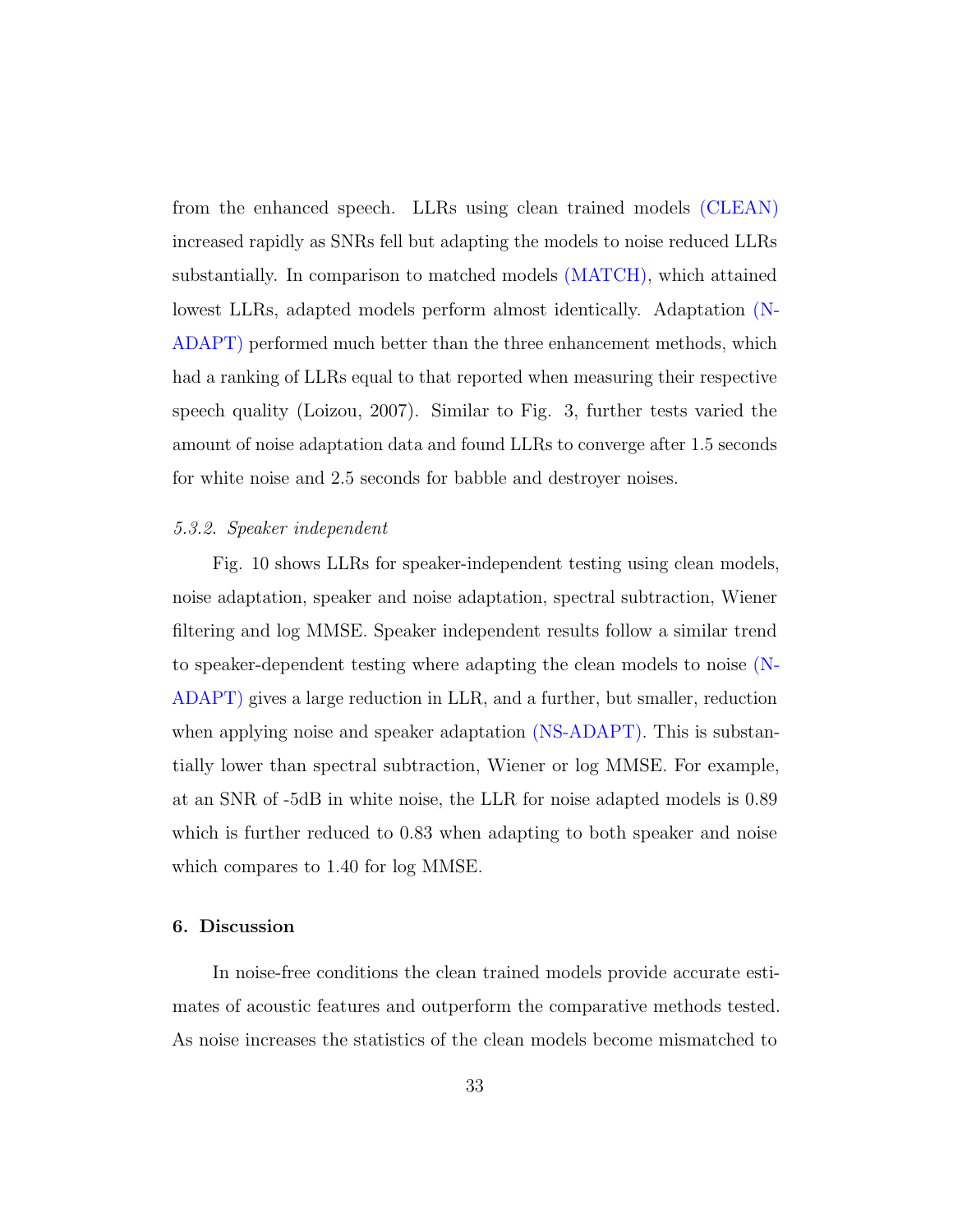

Figure 9: Speaker dependent LLRs in a) white noise, b) babble noise and c) destroyer noise, at SNRs from -5dB to 15dB for clean trained models, matched models, noise adapted models, spectral subtraction, Wiener filtering and log MMSE. 34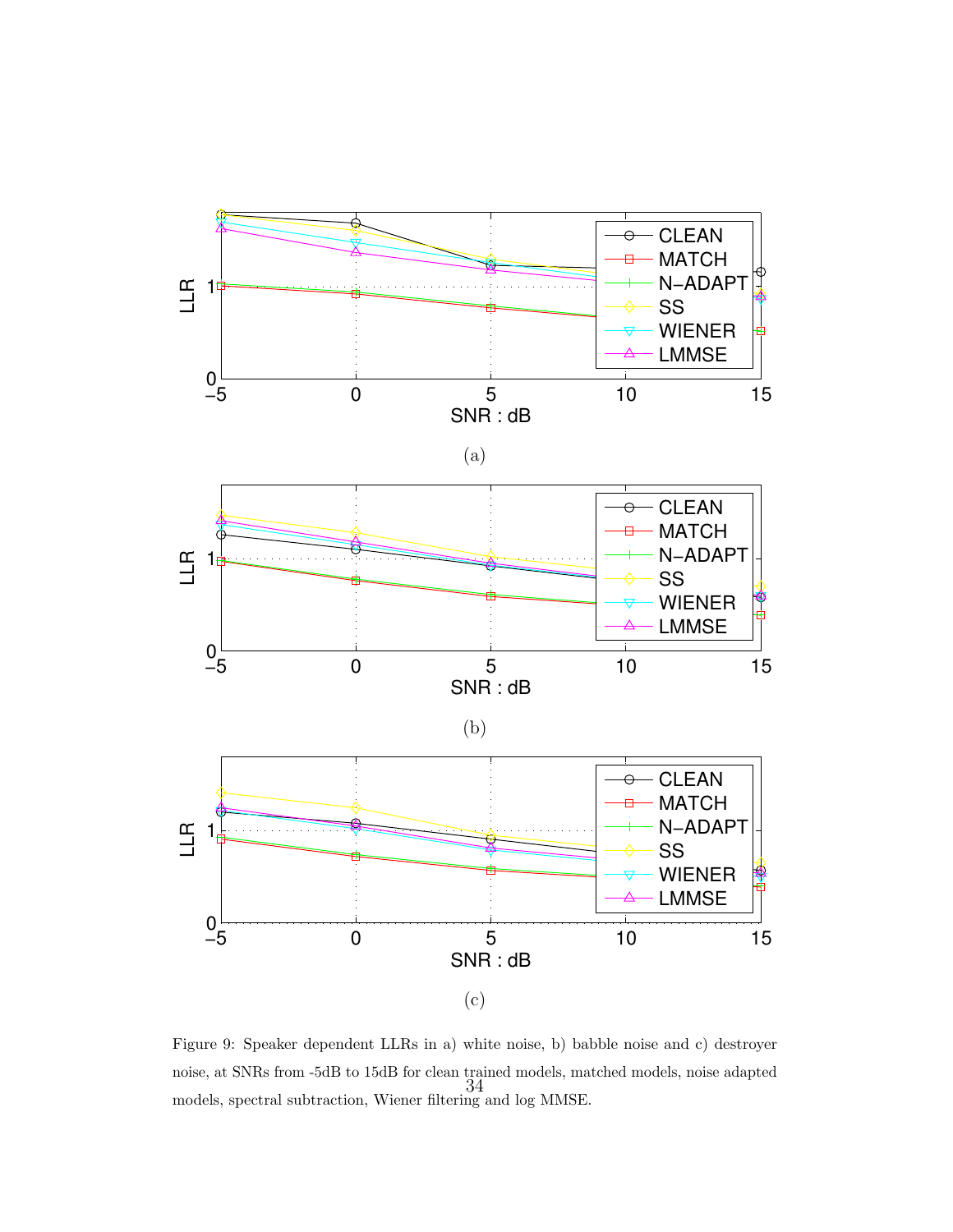

Figure 10: Speaker independent LLRs in a) white noise, b) babble noise and c) destroyer noise at SNRs from -5dB to 15dB for clean trained models, noise adapted models, noise and speaker adapted models, spectral subtraction, Wiener filtering and log MMSE. 35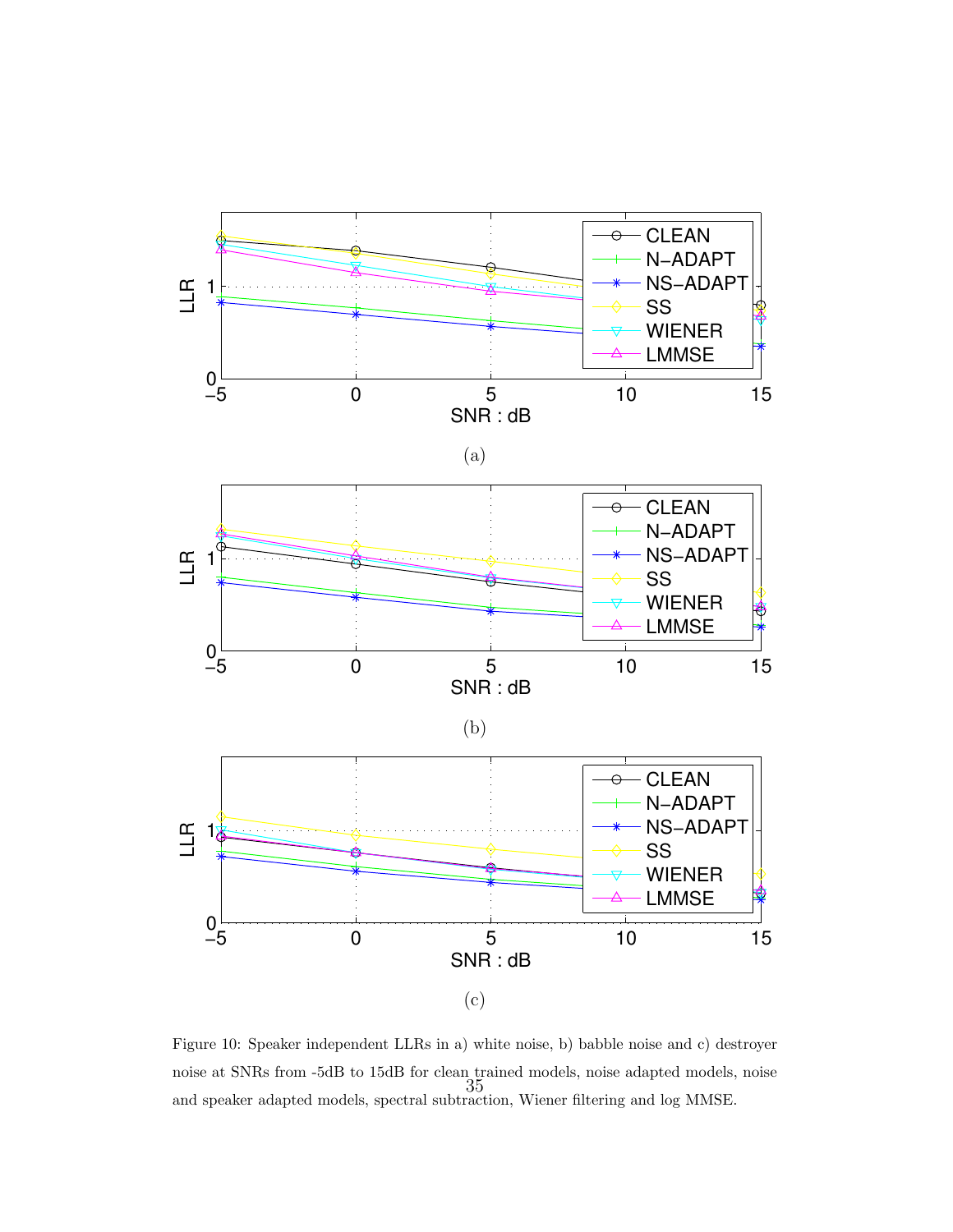the noisy speech and performance deteriorates rapidly. Training in the same noise conditions, whilst unrealistic practically, gives substantial improvements and is considered the target for performance.

Across all noises, and for speaker dependent and speaker independent systems, adapting the clean models to the noise conditions reduces the mismatch and gives large reductions in error that are close, and in some cases equal, to those of matched condition training. Applying speaker adaptation to the speaker independent models further reduces errors for fundamental frequency estimation but has less effect on voicing classification and spectral envelope estimation. This is attributed to the speaker independent distribution of fundamental frequency being broad while that of a single speaker is much more localised – this is illustrated in Fig. 1. Adapting the speaker independent acoustic models to the fundamental frequency range of the speaker under test is localises the estimation and improves accuracy. Conversely, for spectral envelope features, there is less speaker-specific variation and therefore adapting the speaker independent distribution to a new speaker has less effect which is reflected in the lower improvement in estimation accuracy.

#### 7. Conclusion

This work has shown that the statistical framework proposed for estimating acoustic speech features is effective in clean conditions but deteriorates rapidly as SNRs fall and the models become mismatched to the test conditions. Analysis has shown that using models that have been prior trained to match the testing conditions gives best performance but is impractical from a practical perspective as noise and speaker characteristics change. Instead,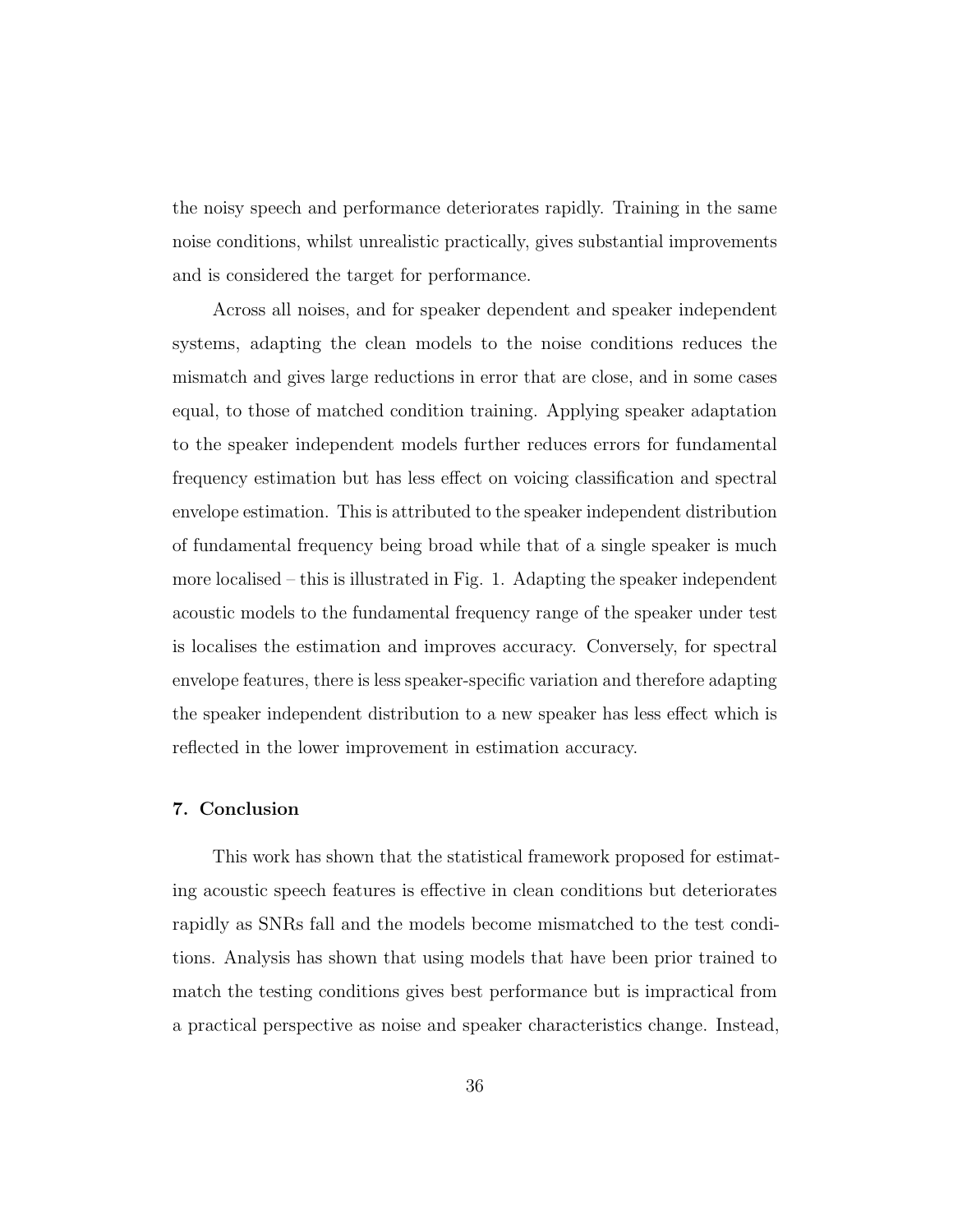the proposed method of adapting the models to the current noise and speaker conditions has been shown effective and able to attain error rates close to, and in some cases equal to, that of the models trained under matched conditions. In comparison to a range of existing methods for estimating acoustic features the proposed method achieved lowest errors across both the stationary and non stationary noise conditions and the range of SNRs tested from -5dB to  $+15dB.$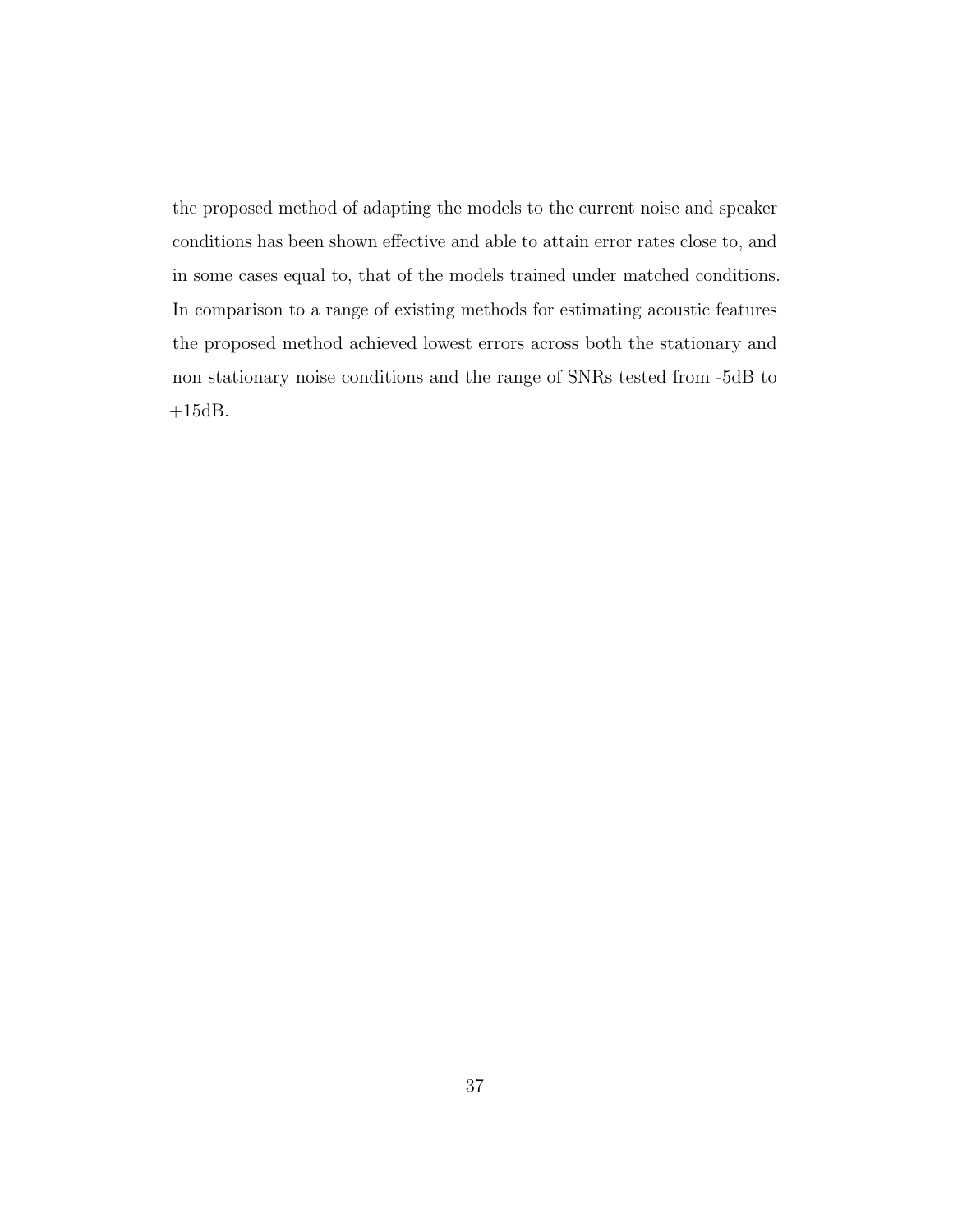#### References

- Berouti, M., Schwartz, R., Makhoul, J., Apr. 1979. Enhancement of speech corrupted by acoustic noise. In: ICASSP. Vol. 4. USA, pp. 208–211.
- Boersma, P., Weenik, D., 2001. Praat, a system for doing phonetics by computer. Tech. Rep. 132, Institute of Phonetic Sciences, University of Amsterdam,.
- Cappe, O., Moulines, E., 1996. Regularization techniques for discrete cepstrum estimation. IEEE Signal Processing Letters 3 (4), 100–102.
- Christensen, M., Oct. 2013a. Accurate estimation of low fundamental frequencies from real-valued measurements. IEEE Trans. Audio, Speech and Language Processing 21 (10), 2042–2056.
- Christensen, M., May 2013b. Metrics for vector quantisation-based parametric speech enhancement and separation. Journal of the Acoustical Society of America 133 (5), 3063–3071.
- Christensen, M., Jakobsson, A., 2009. Multi-pitch estimation. Synthesis Lectures on Speech and Audio Processing 5.
- Chung, Y., Hansen, J., 2013. Compensation of SNR and noise type mismatch using an environmental sniffing based speech recognition solution. EURASIP Journal on Audio, Speech, and Music Processing 2013 (1), 1–14.
- Darch, J., 2008. Robust acoustic speech feature prediction from mel frequency cepstral coefficients. Ph.D. thesis, University of East Anglia, UK, Norwich, UK.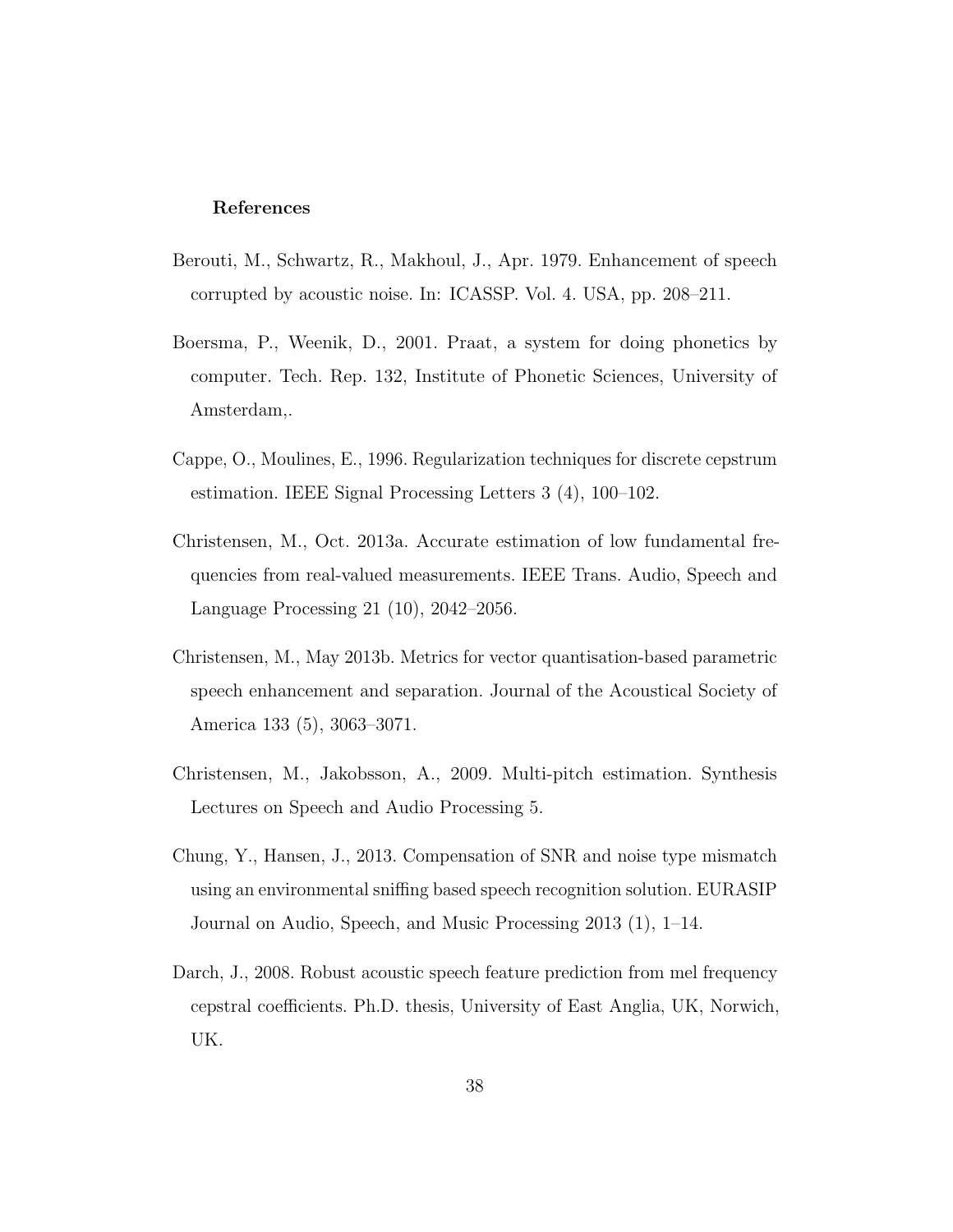- Davis, S., Mermelstein, P., Aug. 1980. Comparison of parametric representations for monosyllabic word recognition in continuously spoken sentences. IEEE Trans. Acoustics, Speech and Signal Processing 28 (4), 357–366.
- de Cheveign´e, A., Kawahara, H., Apr. 2002. YIN, a fundamental frequency estimator for speech and music. Journal of the Acoustical Society of America 111 (4), 1917–1930.
- Dhananjaya, N., Yegnanarayana, B., 2013. Voiced/nonvoiced detection based on robustness of voiced epochs. IEEE Signal Processing Letters 17 (3), 273–276.
- Ephraim, Y., Malah, D., Apr. 1985. Speech enhancement using a minimum mean-square error log-spectral amplitude estimator. IEEE Trans. Acoustics, Speech and Signal Processing 33 (2), 443–445.
- ETSI, Nov. 2003. Speech Processing, Transmission and Quality Aspects (STQ); Distributed speech recognition; Extended advanced front-end feature extraction algorithm; Compression algorithms; Back-end speech reconstruction algorithm. ES 202 212 version 1.1.1, ETSI STQ-Aurora DSR Working Group.
- Faubel, F., McDonough, J., Klakow, D., 2008. A phase-averaged model for the relationship between noisy speech, clean speech and noise in the log-mel domain. In: Interspeech. pp. 553–556.
- Gales, M., Young, S., Sep. 1996. Robust continuous speech recognition using parallel model combination. IEEE Trans. Speech and Audio Processing 4 (5), 352–359.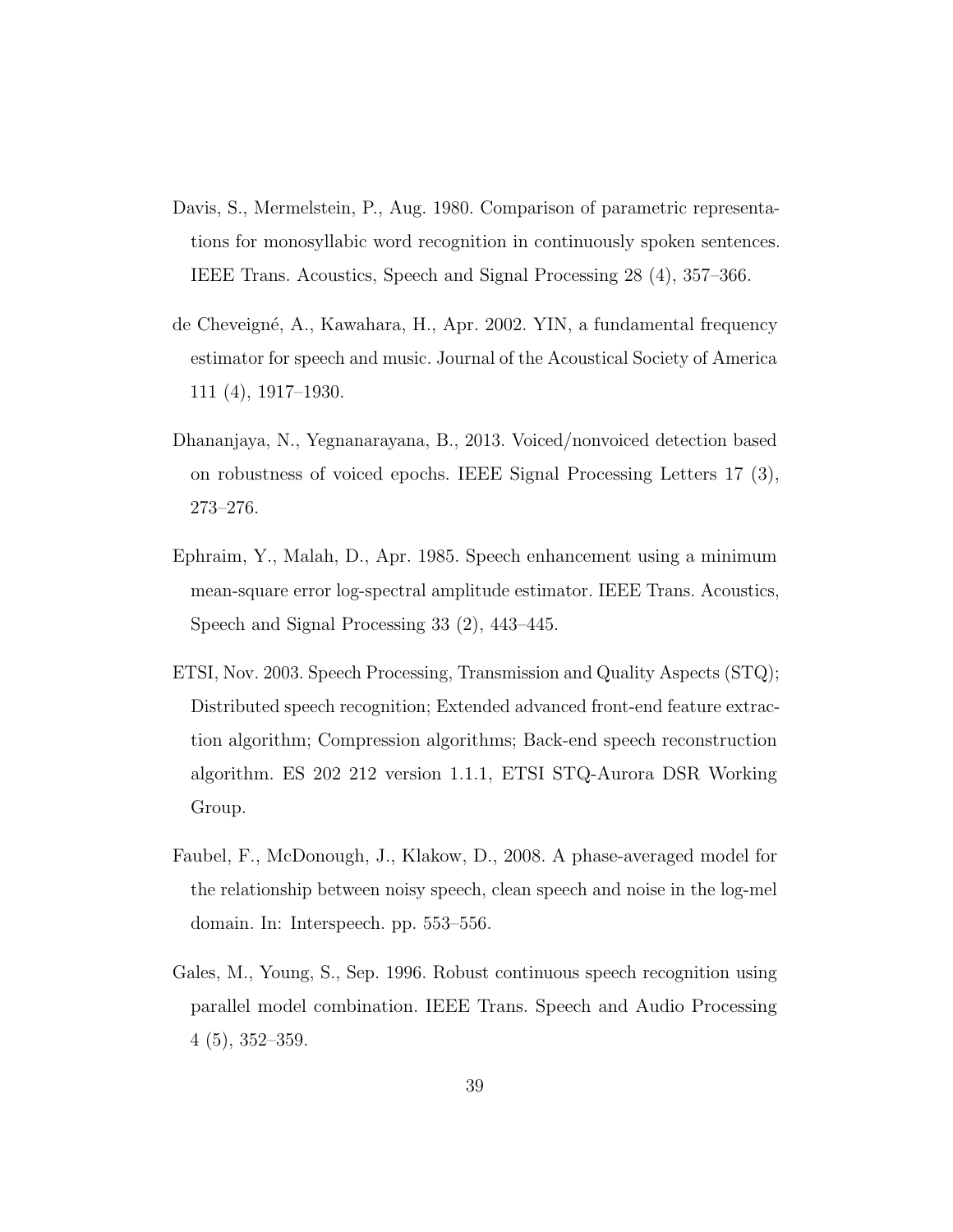- Gauvain, J.-L., Lee, C.-H., Apr. 1994. Maximum a posteriori estimation for multivariate Gaussian mixture observations of Markov chains. IEEE Trans. Speech and Audio Processing 2 (2), 291–298.
- Geiger, F., Wallhoff, F., Rigoll, G., 2010. GMM-UBM based open-set online speaker diarization. In: Interspeech. pp. 2330–2333.
- Godsill, S., Davy, M., 2002. Bayesian harmonic models for musical pitch estimation and analysis. In: ICASSP. pp. 1769–1772.
- Gonzalez, S., Brookes, M., Feb. 2014. PEFAC a pitch estimation algorithm robust to high levels of noise. IEEE/ACM Trans. Audio, Speech and Language Processing 22 (2), 518–530.
- Harding, P., 2013. Model based speech enhancement. Ph.D. thesis, University of East Anglia, UK.
- Harding, P., Milner, B., Sep. 2012. On the use of machine learning methods for voice activity detection. In: Interspeech. Portland, USA, pp. 709–712.
- Hermansky, H., 1990. Perceptual linear predictive (PLP) analysis of speech. Journal of the Acoustical Society of America 87 (4), 1738–1752.
- Hirahara, T., Nov. 1988. On the role of the fundamental frequency in vowel perception. Second Joint Meeting of ASA and ASJ, Journal of the Acoustical Society of America 84 (S1), S156.
- Hu, Y., Huo, Q., 2006. An HMM compensation approach using unscented transformation for noisy speech recognition. Lecture Notes in Computer Science, Chinese Spoken Language Processing 4274, 346–357.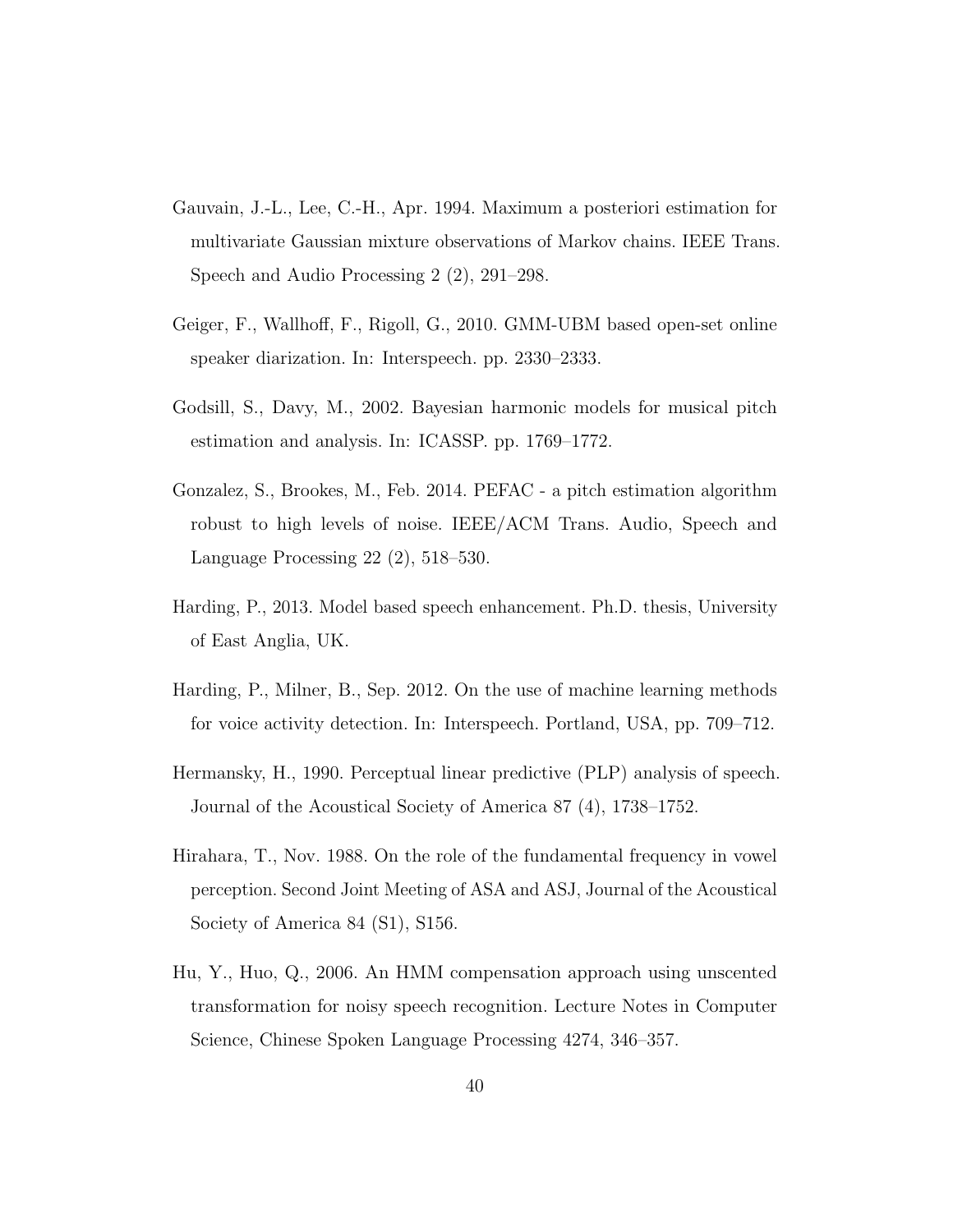- Kaewtip, K., Tan, L. N., Alwan, A., 2013. A pitch-based spectral enhancement technique for robust speech processing. In: Interspeech. pp. 3284–3288.
- Kawahara, H., Estill, J., Fujimura, O., Sep. 2001. Aperiodicity extraction and control using mixed mode excitation and group delay manipulation for a high quality speech analysis, modification and synthesis system STRAIGHT. In: Models and Analysis of Vocal Emissions for Biomedical Applications (MAVEBA).
- Kawahara, H., Nisimura, R., Irino, T., Morise, M., Takahashi, T., Banno, H., 2009. Temporally variable multi-aspect auditory morphing enabling extrapolation without objective and perceptual breakdown. In: ICASSP. pp. 3905–3908.
- Koriyama, T., Nose, T., Kobayashi, T., 2014. Statistical parametric speech synthesis based on gaussian process regression. IEEE Selected Topics in Signal Processing 8 (2), 173–183.
- Lei, X., Siu, M., Hwang, M.-Y., Ostendorf, M., Lee, T., 2006. Improved tone modeling for Mandarin broadcast news speech recognition. In: Interspeech. pp. 1237–1240.
- Li, H., Stoica, P., Li, J., 2000. Computationally efficient parameter estimation for harmonic sinusoidal signals. Elsevier Signal Processing 80 (9), 1937– 1944.
- Loizou, P., 2007. Speech Enhancement: Theory and Practice. CRC Press, Inc.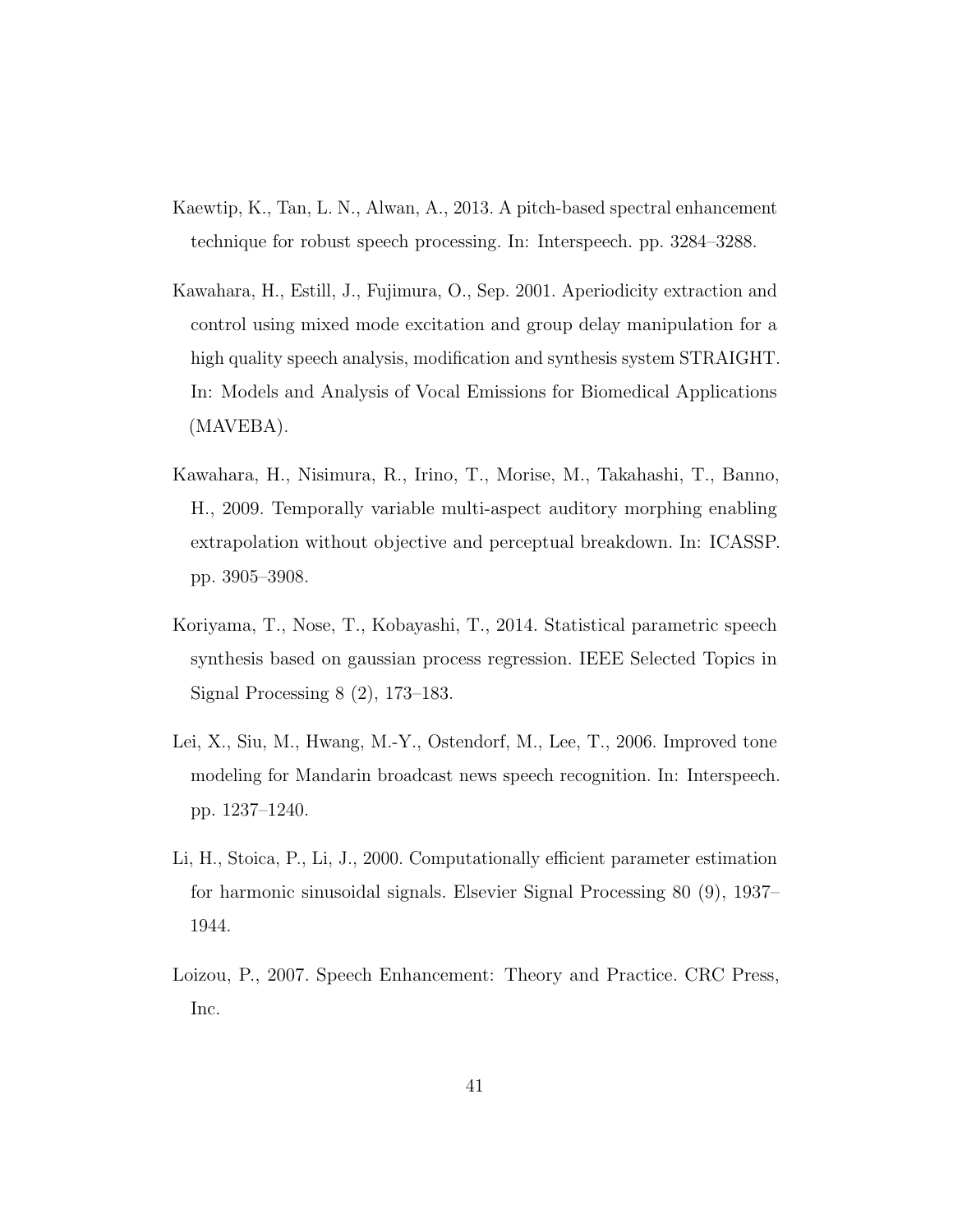- Ma, N., Green, P., Barker, J., Coy, A., Dec. 2007. Exploiting correlogram structure for robust speech recognition with multiple speech sources. Speech Communication 49 (12), 874–891.
- Makhoul, J., 1975. Linear prediction: a tutorial review. Proc. IEEE 63 (4), 561–580.
- Martin, R., Jul. 2001. Noise power spectral density estimation based on optimal smoothing and minimum statistics. IEEE Trans. Speech and Audio Processing 9 (5), 504–512.
- McAulay, R., Champion, T., Apr. 1990. Improved interoperable 2.4 kb/s LPC using sinusoidal transform coder techniques. In: ICASSP. Vol. 2. Albuquerque, NM, USA, pp. 641–643, DOI: 10.1109/ICASSP.1990.115818.
- Milner, B., 2002. A comparison of front-end configurations for robust speech recognition. In: ICASSP. pp. 797–800.
- Milner, B., Darch, J., Feb. 2011. Robust acoustic speech feature prediction from noisy mel-frequency cepstral coefficients. IEEE Trans. Audio, Speech and Language Processing 19 (2), 338–347.
- Morales-Cordovilla, J. A., Ma, N., Sanchez, V., Carmona, J. L., Peinado, A. M., Barker, J., May 2011a. A pitch based noise estimation technique for robust speech recognition with missing data. In: ICASSP. Czech Republic, pp. 4808–4811.
- Morales-Cordovilla, J. A., Peinado, A. M., Sanchez, V., Gonzalez, J. A., Apr. 2011b. Feature extraction based on pitch-synchronous averaging for robust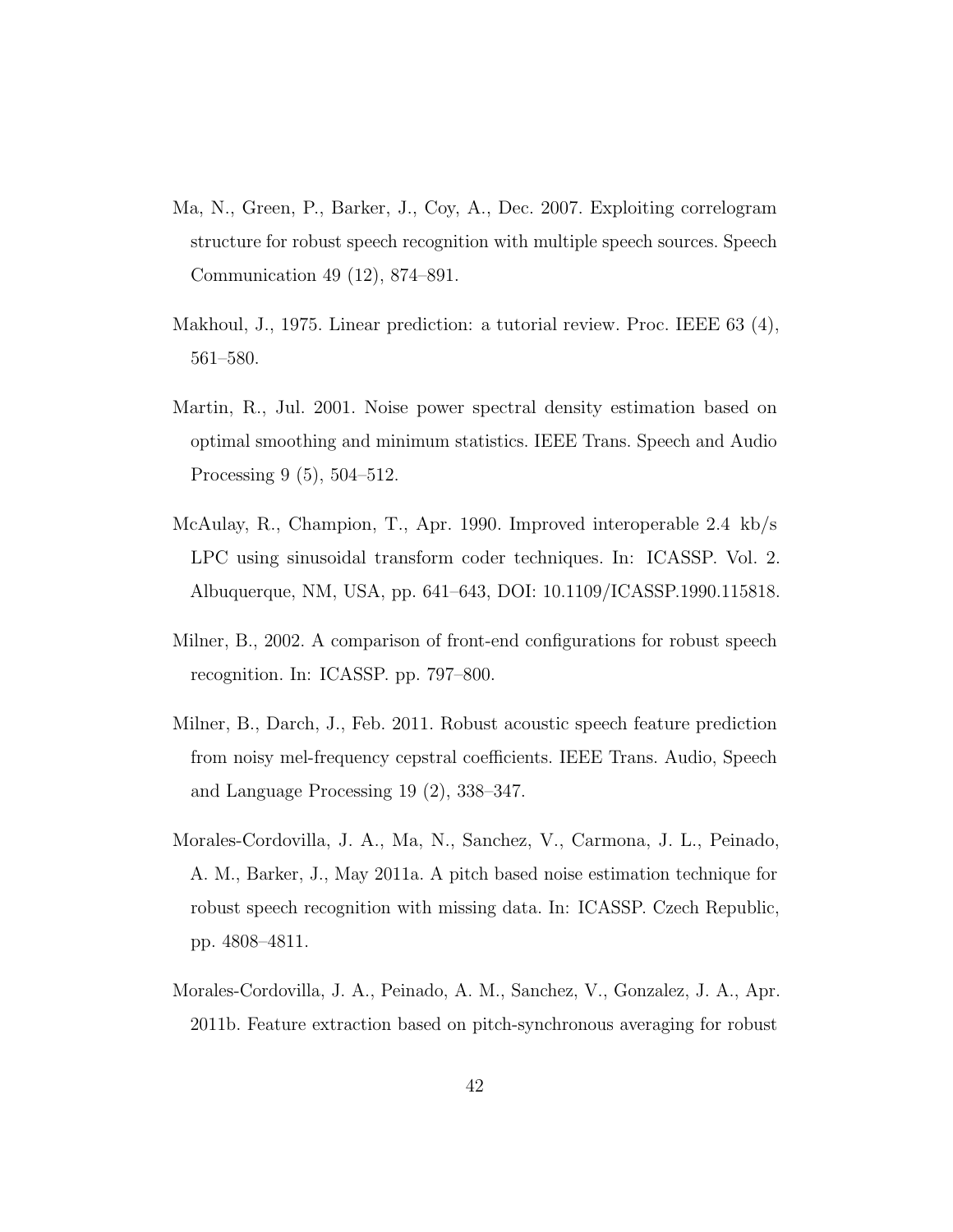speech recognition. IEEE Trans. Audio, Speech and Language Processing 19 (3), 640–651.

- Moreno, P., Raj, B., Stern, R., 1996. A vector Taylor series approach for environment-independent speech recognition. In: ICASSP. pp. 733–736.
- Nielsen, J. K., Jensen, T. L., Jensen, J. R., Christensen, M. G., Jensen, S. H., 2016. Fast and statistically efficient fundamental frequency estimation. In: ICASSP. pp. 86–90.
- Oppenheim, A., Schafer, R., 1975. Digital Signal Processing. Prentice Hall.
- Rangachari, S., Loizou, P., Feb. 2006. A noise estimation algorithm for highly nonstationary environments. Speech Communication 48 (2), 22—231.
- Robinson, T., Fransen, J., Pye, D., Foote, J., Renals, S., 1995. WSJCAM0: A British English speech corpus for large vocabulary continuous speech recognition. In: ICASSP. Vol. 1. pp. 81–84.
- Scalart, P., Vieira-Filho, J., 1996. Speech enhancement based on a priori signal to noise estimation. In: ICASSP. pp. 629–632.
- Schäck, T., Sledz, C., Muma, M., Zoubir, A. M., 2015. A new method for heart rate monitoring during physical exercise using photoplethysmographic signals. In: EUSIPCO. pp. 2666–2670.
- Soong, F., 1984. Line spectrum pair (LSP) and speech data compression. In: ICASSP. pp. 37–40.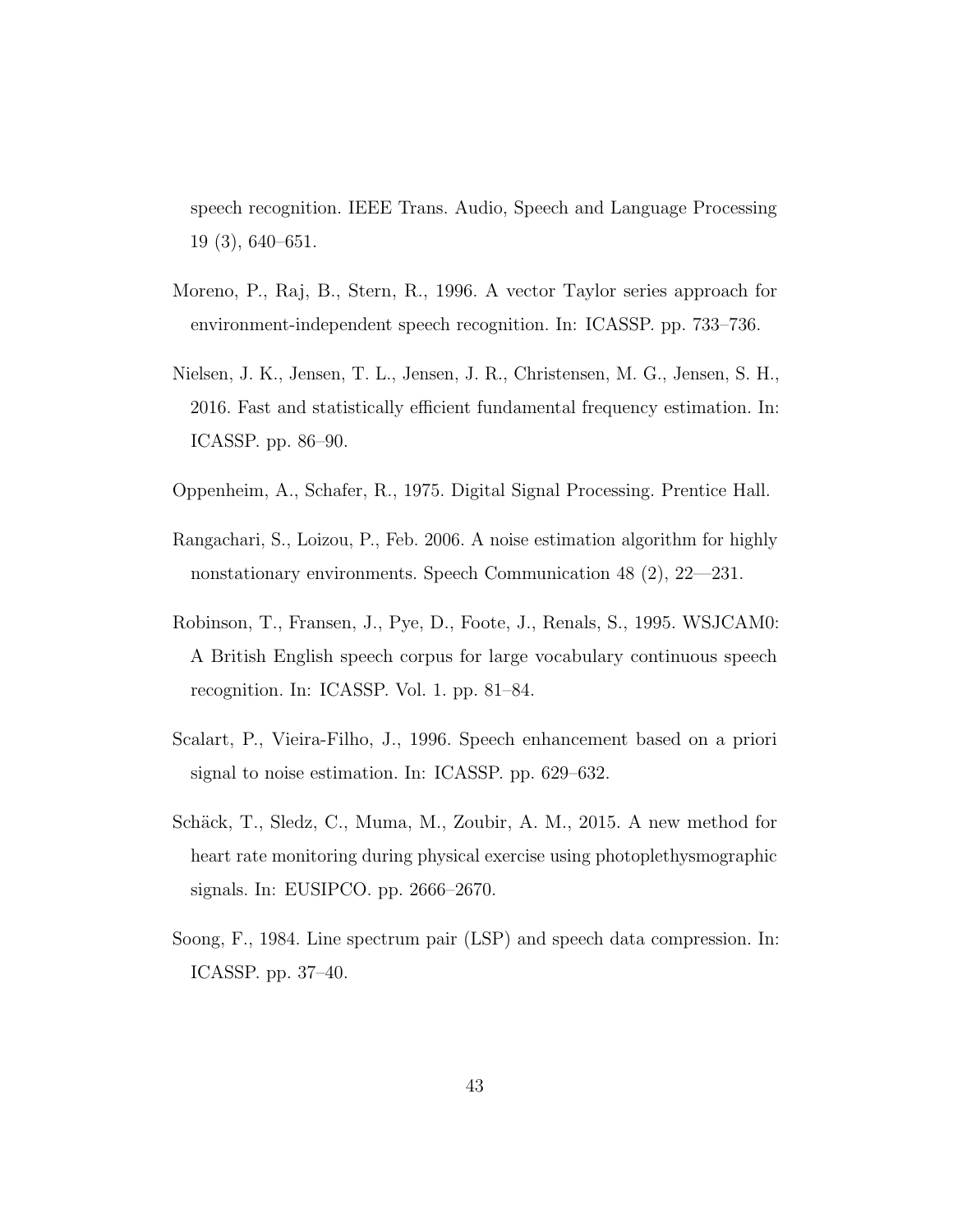- Stoica, P., Söderström, T., 1989. On reparameterization of loss functions used in estimation and the invariance principle. Elsevier Signal Processing 17, 383–387.
- Swindlehurst, A., Stoica, P., 1998. Maximum likelihood methods in radar array signal processing. Proceedings of the IEEE 86 (2), 421–441.
- Syrdal, A., Steele, S., Nov. 1985. Vowel F1 as a function of speaker fundamental frequency. 110th Meeting of ASA, Journal of the Acoustical Society of America 78 (S1), S56.
- Tabrikian, J., Dubnov, S., Dickalov, Y., Jan. 2004. Maximum a-posteriori probability pitch tracking in noisy environments using harmonic model. IEEE Trans. Speech and Audio Processing 12 (1), 76–87.
- Taghia, J., Taghia, J., Mohammadiha, N., Sang, J., Bouse, V., Martin, R., 2011. An evaluation of noise power spectral density estimation algorithms in adverse acoustic environments. In: ICASSP. pp. 4640–4643.
- Talkin, D., 1995. A robust algorithm for pitch tracking (RAPT). In: Kleijn, W., Paliwal, K. (Eds.), Speech Coding and Synthesis. Elsevier, Ch. 14, ISBN: 0-444-82169-4.
- Varga, A., Steeneken, H., Jul. 1993. Assessment for automatic speech recognition II: NOISEX-92: a database and an experiment to study the effect of additive noise on speech recognition systems. Speech Communication 12 (3), 247–251.
- Vaseghi, S., Milner, B., Jan. 1997. Noise compensation methods for hidden